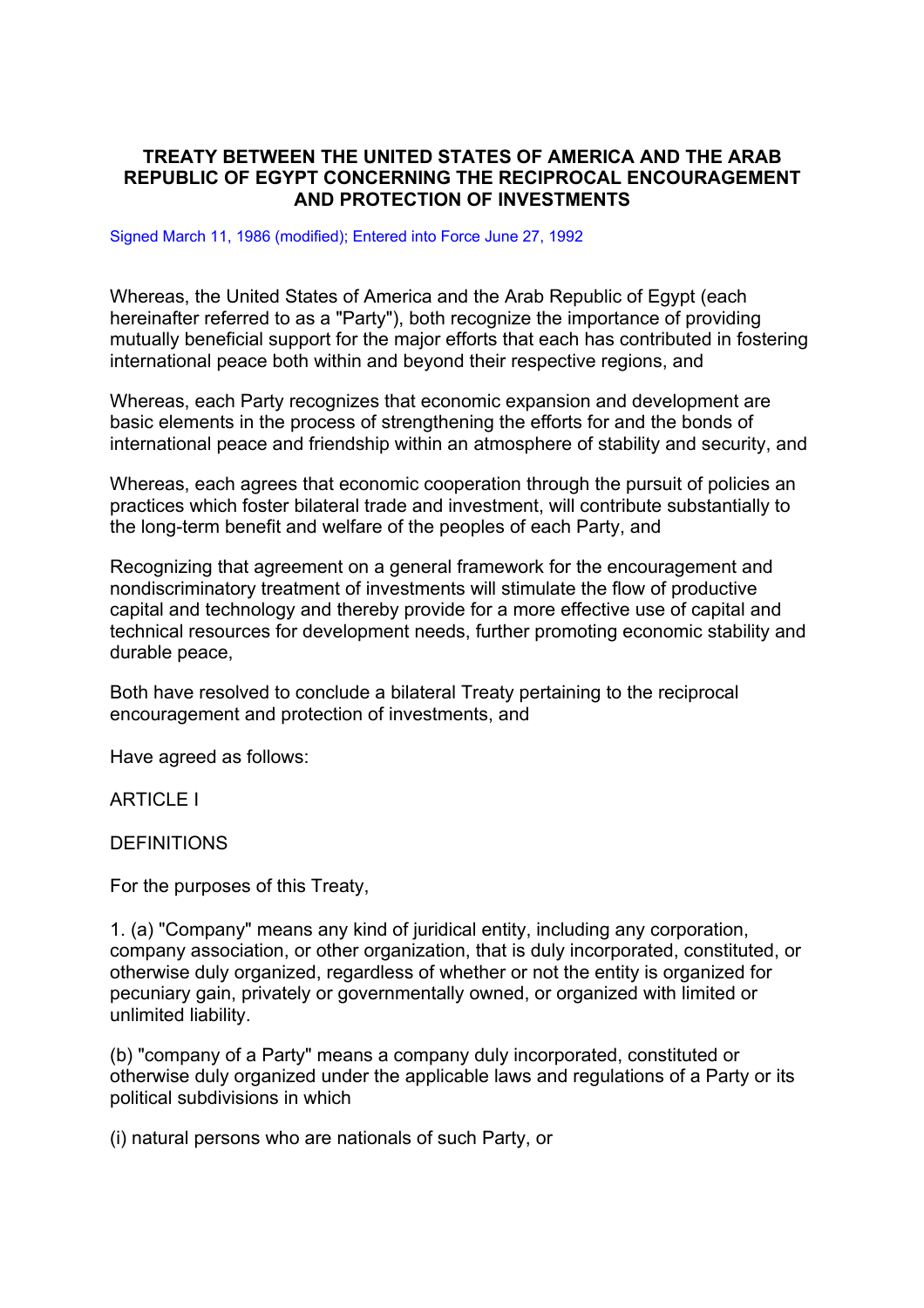(ii) such Party or its subdivision or its agencies or instrumentalities have a substantial interest.

The juridical status of a company of a Party shall be recognized by the other Party and its subdivisions.

(c) "Investment" means every kind of asset owned or controlled and includes but is note limited to:

(i) tangible and intangible property, including rights, such as mortgages, liens and pledges;

(ii) a company or shares, stock, or other interests in a company or interests in the assets thereof;

(iii) a claim to money or a claim to performance having economic value, and associated with an investment;

(iv) valid intellectual and industrial rights property, including, but not limited to rights with respect copyrights and related patents, trade marks and trade names, industrial designs, trade secrets and know-how, and goodwill.

(v) licenses and permits issued pursuant to law, including those issued for manufacture and sale of products.

(vi) any right conferred by law or contract, but not limited rights to with in the confines of law to search for or utilize natural resources, and rights to manufacture, use and sell products;

(vii) returns which are reinvested.

(d) "own or control" includes ownership or control that is direct of indirect, including ownership or control exercised through subsidiaries or affiliates.

(e) "national" of a Party means a natural person who is a national of a party under its applicable law.

(f) "return" means an amount derived from or associated with an investment, including, but not limited to, profit; dividend; interest; capital gain; royalty payment; management, technical assistance or other fee; and payment in kind.

### ARTICLE II ENCOURAGEMENT AND PROMOTION OF INVESTMENTS

1. Each Party undertakes to provide an maintain a favorable environment for investments in this territory by nationals and companies of the other Party and shall, in applying its laws, regulations, administrative practices and procedures, permit such investments to be established and acquired on terms and conditions that accord treatment no less than that accorded in like situations to investments of nationals or companies of any third country, whichever is more favorable.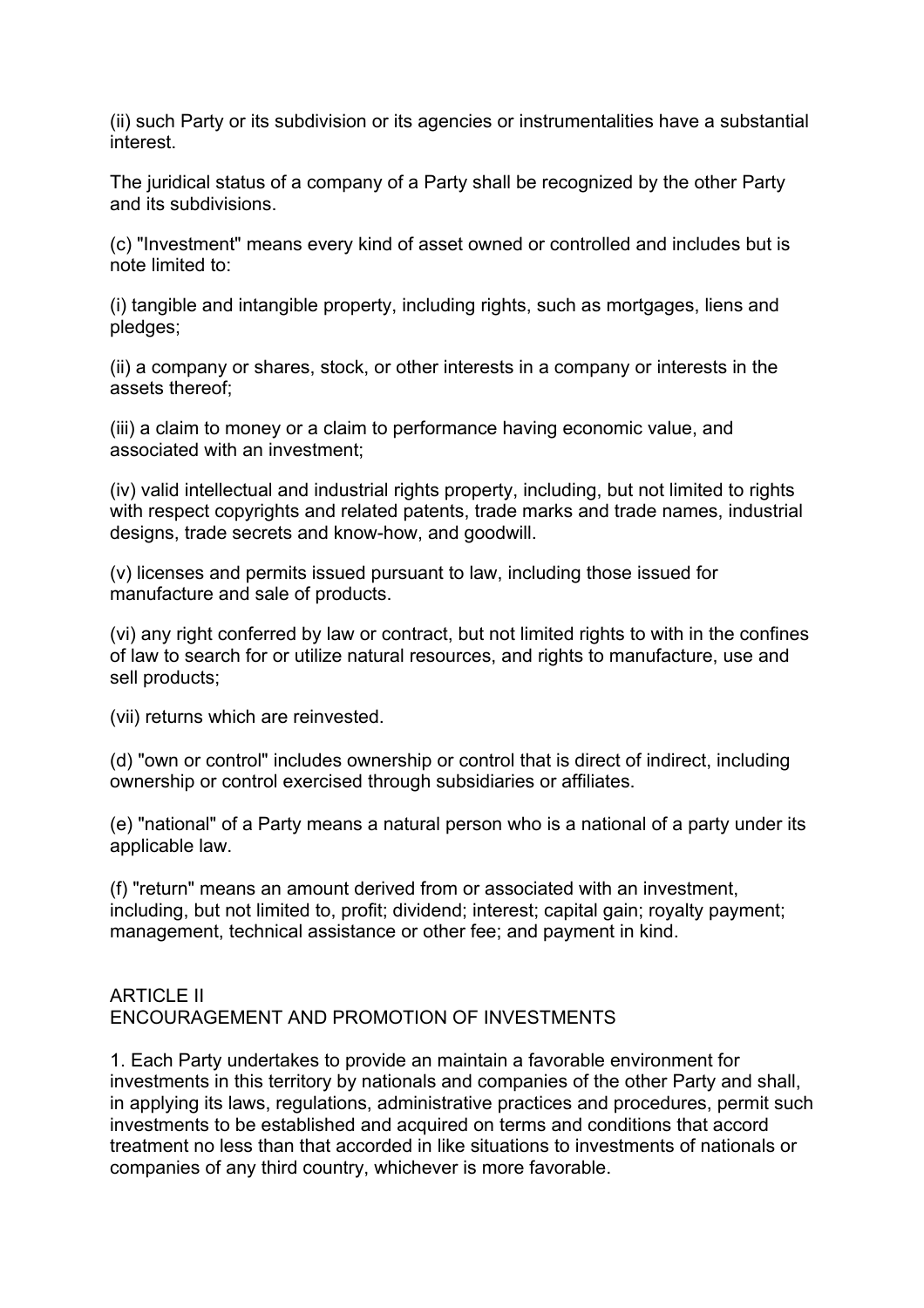2. (a) Each Party shall accord investments in its territory, and associated activities in connection with these investments of nationals or companies of the other Party, treatment no less favorable than that accorded in like situations to investments of its own nationals and companies or to investments of nationals and companies of any third country, whichever is most favorable. Associated activities in connection with an investment include, but are not limited to:

(i) the establishment, control and maintenance of branches, agencies, offices, factories or other facilities for the conduct of business;

(ii) the organization of companies under applicable laws and regulations; the acquisition of companies or interests in companies or in the property; and the management, control, maintenance, use, enjoyment and expansion, and the sale, liquidation, dissolution or other disposition, of companies organized or acquired;

(iii) the making, performance and enforcement of contracts related to investment;

(iv) the acquisition (whether by purchase, lease or any other legal means), ownership and disposition (whether by sale, testament or any other legal means) of personal property of all kinds, both tangible and intangible;

(v) the leasing of real property appropriate for the conduct of business;

(vi) acquisition, maintenance and protection of copyrights, patents, trademarks, trade secrets, trade names, licenses and other approvals or products and manufacturing processes, and other industrial property rights; and

(vii) the borrowing of funds at market terms and conditions from local financial institutions, as well as the purchase and issuance of equity shares in the local financial markets, and, in accordance with national regulations and practices, the purchase of foreign exchange for the operation of the enterprise.

(b) This Treaty shall also apply to investments by nationals or companies of either Party, made prior to the entering into force of this Treaty and accepted in accordance with the respective prevailing legislation of either party.

3. (a) Notwithstanding the preceding provisions of this Article, each Party reserves the right to maintain limited exceptions to the standard of national treatment otherwise required concerning investments or associated activities if exceptions fall within one of the sectors listed in the Annex to this Treaty. Both Parties hereby agree to maintain the number of such exceptions to a minimum. In addition, each Party shall notify the other Party of any specific measures which constitute exceptions to the standard of national treatment provided herein. In no event, however, shall the treatment to be accorded pursuant to any exception be less favorable than that accorded in like situations to investments and associated activities of nationals or companies of any third country. Moreover, no exception, within the sectors contained in the Annex, introduced after the date of entry into force of this Treaty shall apply to investments of nationals or companies of the other Party existing in that sector at the time the exception becomes effective.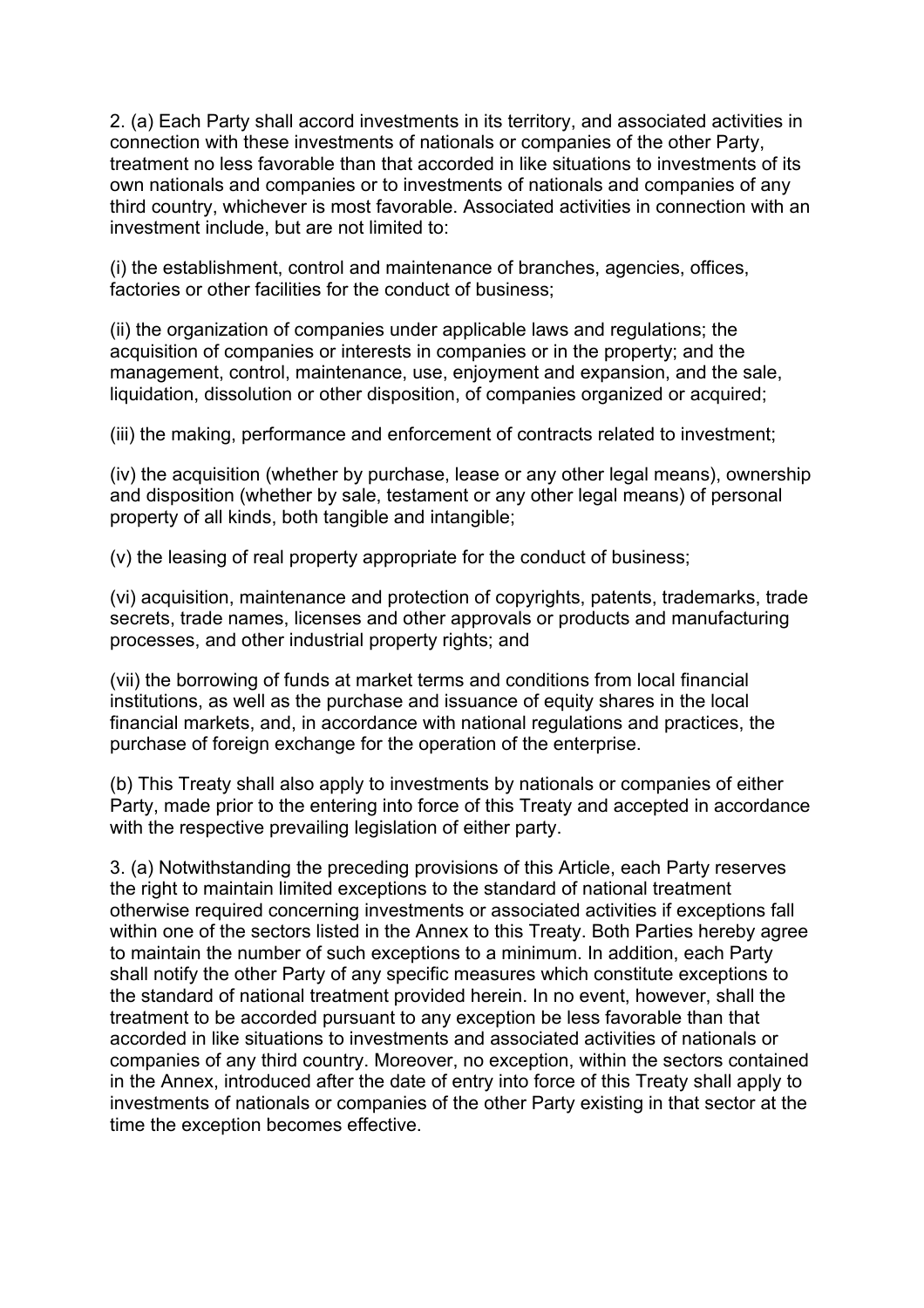(b) Each Party retains the discretion to approve investments according to national plans and priorities on a nondiscriminatory basis consistent with paragraphs (1) and (3)(a) of this Article.

4. The treatment, protection and security of investments shall never be less than that required by international law and national legislation.

5. (a) Subject to the laws relating to the entry and sojourn of aliens, nationals of either Party shall be permitted to enter and to reside in the territory of the other Party for the purpose of establishing, developing, directing, administering or advising on the operations of an investment to which they or the companies that employ them have committed or are in the process of committing a substantial amount of capital or other resources.

(b) Nationals and companies of either Party, and their companies which they own or control in the territory of the other Party, shall be able to engage the managing director of their choice. Further, subject to employment laws of each Party, nationals and companies of either Party shall be permitted to engage, within the territory of the other Party, professional and technical personnel of their choice, for the particular purpose of rendering professional, technical and managerial assistance necessary for the planning and operation of investments.

6. In the context of its national economic policies and objectives, each Party shall seek to avoid the imposition of performance requirements of the investment of nationals and companies of the other Party.

7. Each Party recognizes that in order to maintain a favorable environment for investments in its territory by nationals or companies of the other Party, it should provide effective means of asserting claims and enforcing rights with respect to investment agreements, investments authorizations and properties. Each Party shall grant to nationals or companies of the other Party, on terms and conditions no less favorable than those which it grants in like situations to its own nationals or companies or to nationals or companies of any third country, whichever is the most favorable treatment, the right of access to its courts of justice, administrative tribunals and agencies, and all other bodies exercising adjudicatory authority, and the right to employ persons of their choice ,who otherwise qualify under applicable laws and regulations of the forum for the purpose of asserting claims, and enforcing rights, with respect to their investments.

8. Each Party and its subdivisions shall make public all laws, regulations, administrative practices and procedures, and adjudicatory decisions that pertain to [or] affect investments in its territory of nationals or companies of the other Party.

# ARTICLE III COMPENSATION FOR EXPROPRIATION

1. No investment or any part of an investment of a national or company of either Party shall be expropriated or nationalized by the other Party or by -a subdivision thereof-or subjected to any other measure, direct or indirect, if the effect of such other measure, or a series of such other measures, would be tantamount to expropriation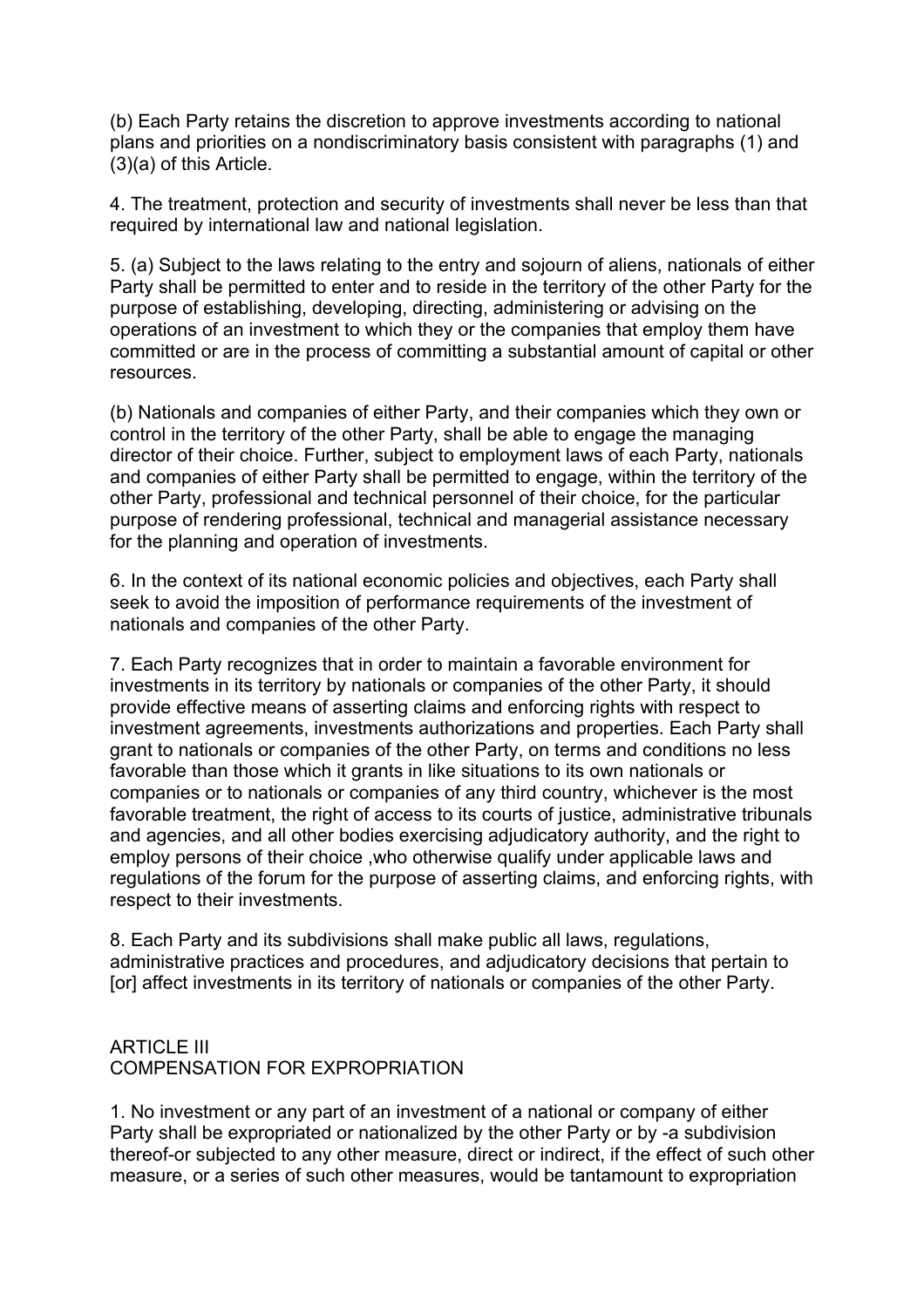or nationalization (all expropriations, all nationalizations and all such other measures hereinafter referred to as "expropriation")-unless the expropriation

- (a) is done for a public purpose;
- (b) is accomplished under due process of law;
- (c) is not discriminatory;
- (d) is accompanied by prompt and adequate compensation, freely realizable; and
- (e) does not violate any specific contractual engagement.

Compensation shall be equivalent to the fair market value of the expropriated investment on the date of expropriation. The calculation of such compensation shall not reflect any reduction in such fair market value due to either prior public notice or announcement of the expropriatory action, or the occurrence of the events that constituted or resulted in the expropriatory action. Such compensation shall include payments for delay as may be considered appropriate under international law, and shall be freely transferable at the prevailing rate of exchange for current transactions on the date of the expropriatory action.

2. If either Party or a subdivision thereof expropriates the investment of any company duly incorporated, constituted or otherwise duly organized in its territory, and if nationals or companies of the other Party, directly or indirectly, own, hold or have other rights with respect to the equity-of such company, then the Party within whose territory the expropriation occurs shall ensure that such nationals or companies of the other Party receive compensation in accordance with the provisions of the preceding paragraph.

3. Except as otherwise provided in an agreement between the Parties, or between a Party and a national or company of the other Party, a national or company of either Party that asserts that all or part of its investment in the territory of the other Party has been expropriated shall have a right to prompt review by the appropriate judicial or administrative authorities of such other Party to determine whether any such expropriation has occurred and, if and any compensation thereof, conforms to the principals of international law.

### **ARTICLE IV**

COMPENSATION FOR DAMAGES DUE TO WAR AND SIMILAR EVENTS

Nationals or companies of either Party whose investments or returns in the territory of either Party suffer

(a) damages due to war or other armed conflict between such other Party and a third country or

(b) damages due to any kind of civil disturbance or insurrection in the territory of such other Party,

shall be accorded treatment no less favorable than that which such other Party accords to its own nationals or companies or to nationals or companies of any third country, whichever is the most favorable treatment, when making restitution, indemnification, compensation or other appropriate settlement with respect to such damages.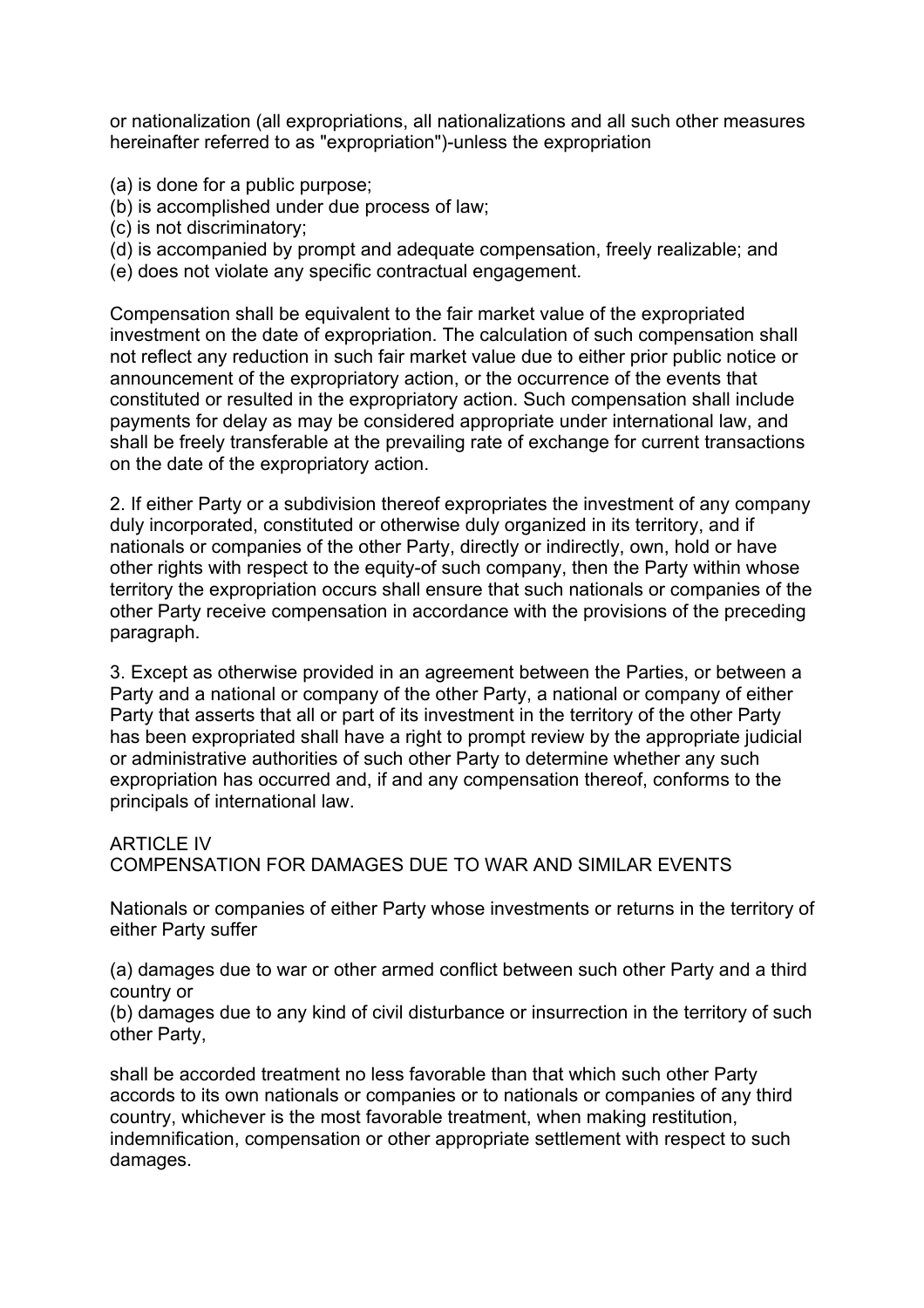ARTICLE V **TRANSFERS** 

1. Either Party shall in respect to investments by nationals or companies of the other Party grant to those nationals or companies the free transfer of-

(a) returns;

(b) royalties and other payments deriving from licenses, franchises and other similar grants or rights:

(c) installments in repayment of loans;

(d) amounts spent for the management of the investment in the territory of the other Party or a third country;

(e) additional funds necessary for the maintenance of the investment;

(f) the proceeds of partial or total sale or liquidation of the investment, including a liquidation effected as a result of any event mentioned in Article IV; and (g) compensation payments pursuant to Article III.

2. To the extent a national or company of either Party has not made another arrangement with the appropriate authorities of the other Party in whose territory the investment of such national or company is situated, currency transfers made pursuant to Paragraph 1 of this Article shall be permitted in the currency of the original investment or in any other freely convertible currency. Such transfers shall be made at the prevailing rate of exchange on the date of transfer with respect to current transactions in the currency to be transferred.

3. Notwithstanding the preceding paragraphs, either Party may maintain laws and regulations: (a) requiring reports of currency transfer; and (b) imposing income taxes by such means as a with holding tax applicable to dividends or other transfers. Furthermore, either Party may protect the rights of creditors, or ensure the satisfaction of judgements in adjudicatory proceedings, through the equitable, nondiscriminatory and good faith application of the law.

ARTICLE VI

CONSULTATIONS AND EXCHANGE OF INFORMATION

1. The Parties shall, upon the written request of either of them, promptly hold consultations to discuss the interpretation or application of this Treaty or to resolve any disputes in connection therewith.

2. Further, for the purpose of reviewing the operation of this Treaty in encouraging investments, consultations should be held biennially between the two Parties. Those consultations should aim at exchanging information and views on the progress regarding investments.

3. If one Party requests in writing that the other Party supply information in its possession concerning investments in its territory by nationals or companies of the Part making the request, then the other Party shall, consistent with its applicable laws and regulations and with due regard for business confidentiality, endeavor to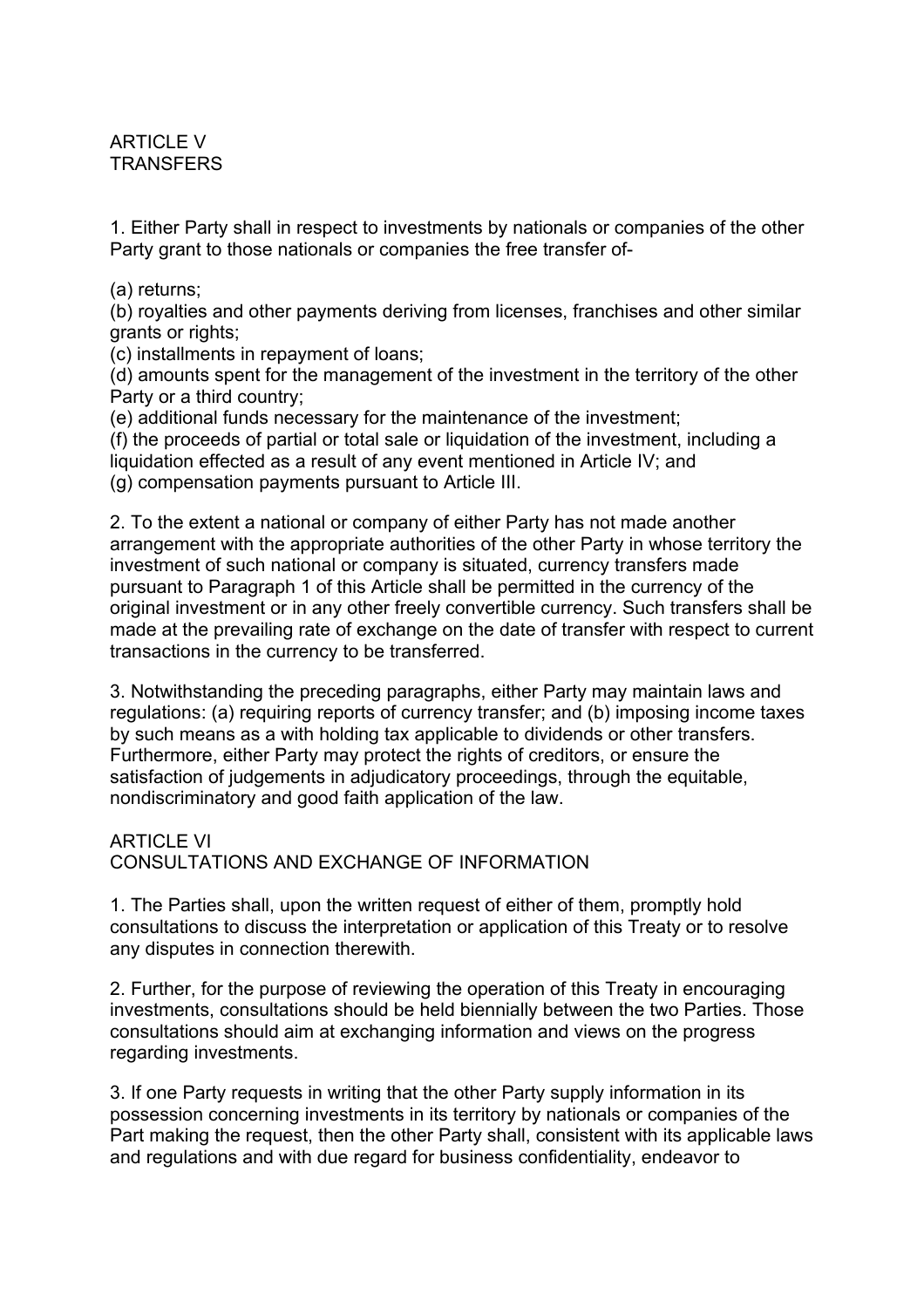establish appropriate procedures and arrangements for the provision of any such information.

# ARTICLE VII SETTLEMENT OF LEGAL INVESTMENT DISPUTES BETWEEN ONE PARTY AND A NATIONAL OR COMPANY OF THE OTHER PARTY

1. For purposes of this Article, a legal investment dispute is defined as a dispute involving (i) the interpretation or application of an investment agreement between a Party and a national or company of the other Party; or (ii) an alleged breach of any right conferred or created by this Treaty with respect to an investment.

2. In the event of a legal investment dispute between a Party and a national or company of the other Party with respect to an investment of such national or company in the territory of such Party, the parties shall initially seek to resolve the dispute by consultation and negotiation. The Parties may, upon the initiative of either of them and as a part of their consultation and negotiation, agree to rely upon nonbinding, third-party procedures. If the dispute cannot be resolved through consultation and negotiation, then the dispute shall be submitted for settlement in accordance with the procedures upon which a Party and national or company of other Party have previously agreed. With respect to expropriation by either Party, any dispute-settlement procedures specified in an investment between such Party and such national or company shall remain binding and shall be enforceable in accordance with the terms of the investment agreement and relevant provisions of domestic laws of such Party and treaties and other international agreements regarding enforcement of arbitral awards to which such Party has subscribed.

3. (a) In the event that the legal investment dispute is not resolved under procedures specified above, the national or company concerned may choose to submit the dispute to the International Centre for the Settlement of Investment Disputes ("Centre") for settlement by conciliation or binding arbitration, if, within six (6) months of the date upon which it arose: (i) the dispute has not been settled through consultation and negotiation; or (ii) the dispute has not, for any good faith reason, been submitted for resolution in accordance with any applicable dispute-settlement procedures previously agreed to by the Parties to dispute: or (iii) the national or company, has not brought before the courts of justice or administrative tribunal of competent jurisdiction of the Party that is a Party to the dispute.

(b) Each Party hereby consents to the submission of an investment dispute to the Centre for settlement by conciliation or binding arbitration.

(c) Conciliation or binding arbitration of such disputes shall be done in accordance with the provisions of the Convention on the Settlement of Investment Disputes Between States and Nationals of Other States ("Convention") and the Regulations and Rules of the Centre.

4. In any proceeding , judicial, arbitral or otherwise, concerning a legal investment dispute between it and a national or company of the other Party, A Party Shall not assert, as a defense, counterclaim, right of set-off or otherwise, that the national or company concerned has received or Will receive, pursuant to an insurance contract,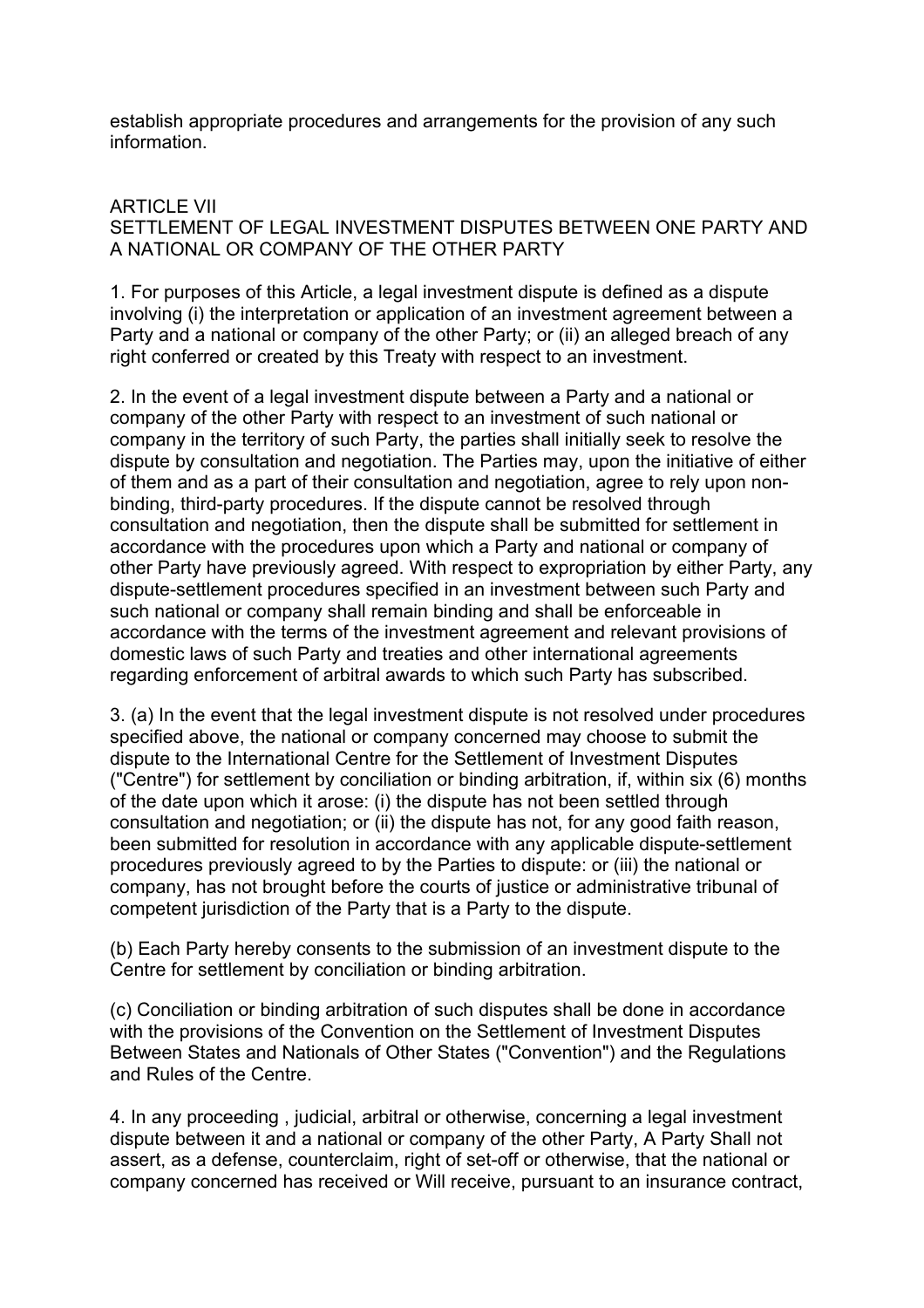indemnification or other compensation for all or part of its alleged damages from any third Party whatsoever, whether public or private, including such other Party and its subdivisions, agencies and instrumentalities. Notwithstanding the foregoing, a national or company of the other Party shall not be entitled to compensation for more than the value of its affected assets, taking into account all sources of compensation within the territory of the Party liable for the compensation.

5. For the purpose of any proceedings initiated before the Centre in accordance with this Article, any company that, immediately prior to the occurrence of the event or events giving rise to the dispute was a company of the other Party, shall be treated as a national or company of such other Party.

6. The provisions of this Article shall not apply to a dispute arising under an official export credit, guarantee, or insurance arrangement, pursuant to which the Parties have agreed to other means of settling disputes.

### **ARTICLE VIII** SETTLEMENT OF DISPUTES BETWEEN THE PARTIES CONCERNING INTERPRETATION OR APPLICATION OF THIS TREATY

1. Any dispute between the Parties concerning the interpretation or application of this Treaty should, if possible, be resolved through diplomatic channels.

2. If the dispute cannot be resolved through diplomatic channels, it shall, upon the agreement of the Parties, be submitted to the International Court of Justice.

3. (a) In the absence of such agreement, the dispute shall, upon the written request of either Party, be submitted to an arbitral tribunal for binding decision in accordance with the applicable rules and principles of international law.

(b) The Tribunal shall consist of three arbitrators, one appointed by each Party, and a Chairman appointed by agreement of the other two arbitrators. The Chairman shall not be a national of either Party. Each Party shall appoint an arbitrator within 60 days, and the Chairman shall be appointed within 90 days, after a Party has requested arbitration of a dispute.

(c) If the period set forth in (b) above are not met, and in the absence of some other arrangement between the Parties, either Party may invite the President of the International Court of Justice to make the necessary appointment. If the President is a national of either of the Parties or is unable to act for any reason, either Party may invite the Vice President, or if he is also a national of either Party or otherwise unable to act, the next most senior member of the International Court of Justice, to make the appointment.

(d) In the event that an arbitrator is for any reason unable to perform his duties, a replacement shall be appointed within thirty (30) days of determination thereof, utilizing the same method by which the arbitrator being replaced was appointed. If a replacement is not appointed within the time limit specified above, either Party may invite the President of the International Court of Justice to make the necessary appointment. If the President is a national of either of the Parties or is unable to act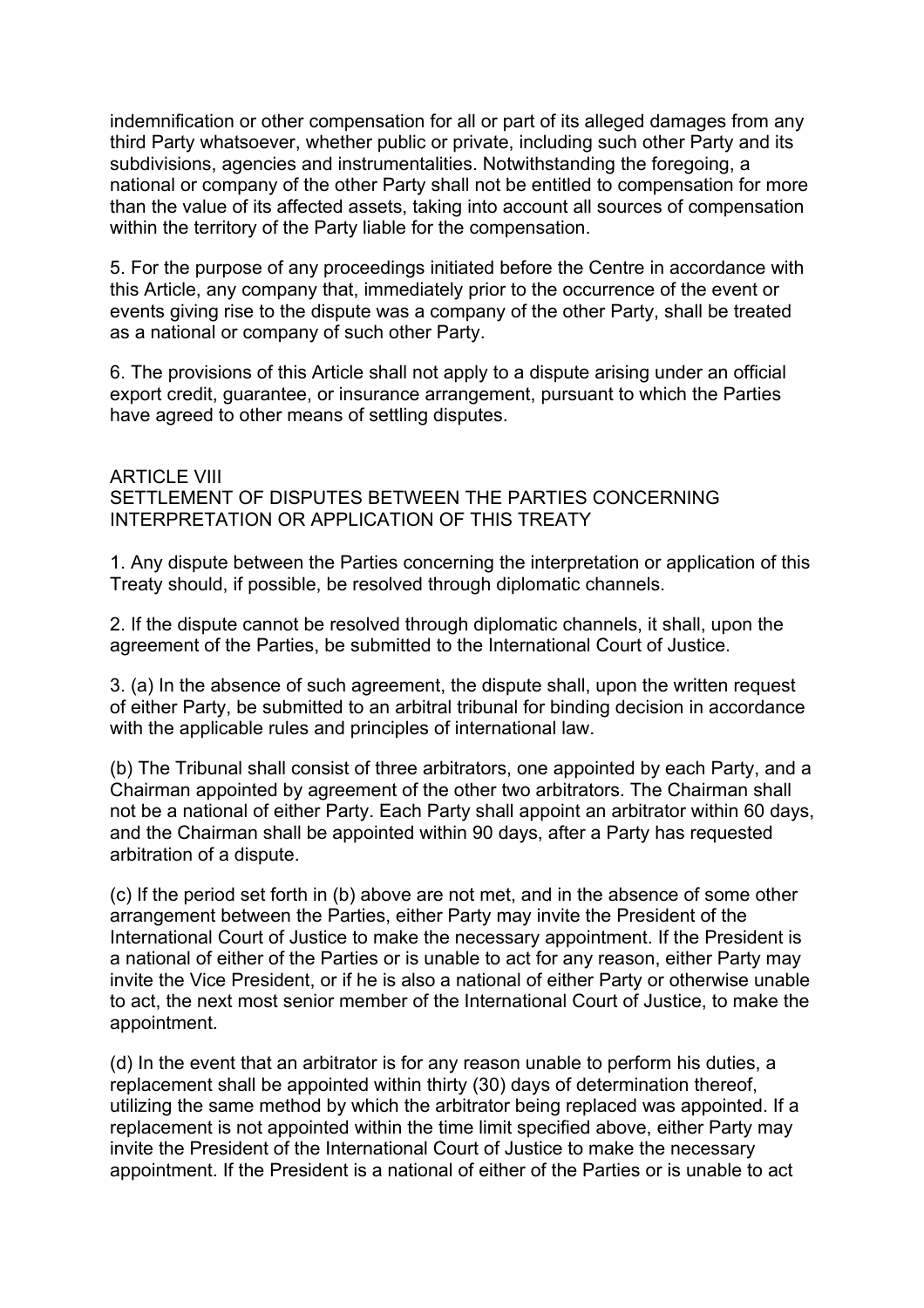for any reason, either Party may invite the Vice President, or if he is also a national of either Party or otherwise unable to act, the next most senior member of the International Court of Justice, to make the appointment.

(e) Unless otherwise agreed to by the Parties to the dispute, all submissions shall be made. and all hearings shall be completed within one hundred and twenty (120) days of the date of the selection of the third arbitrator, and the Tribunal shall render its decision within thirty (30) days of the date of the final submissions or the date of the closing of the hearings, whichever is later, and such decision shall be binding on each Party.

(f) Except as otherwise agreed to by the Parties, arbitration proceedings shall be governed by the Model Rules on Arbitral Procedure adopted by the United Nations International Law Commission in 1958 ("Model Rules") and commended to Member States by the United Nations General Assembly in Resolution 1262 (XIII). To the extent that procedural questions are not resolved by this Article or the Model Rules they shall be resolved by the Tribunal. Notwithstanding any other provision of this Treaty or the Model Rules, the Tribunal shall in all cases act by majority vote.

(g) Each Party shall bear the costs of its own arbitrator and counsel in the arbitral proceeding. Expenses incurred by the Chairman and other costs of the proceedings shall be paid for equally by the Parties. The Tribunal may, however, at its discretion, direct that a higher proportion of the costs be paid by one of the Parties. Such a decision shall be binding.

4. The provisions of this Article shall not apply to a dispute arising under an official export credit, guarantee or insurance arrangement, pursuant to which the Parties have agreed to other means of settling disputes.

ARTICLE IX PRESERVATION OF RIGHTS

1. This Treaty shall not supersede, prejudice, or otherwise derogate from (a) laws, regulations, administrative practices or procedures, or adjudicatory decisions of either Party, (b) international legal obligations, or (c) obligations assumed by either Party, including those contained in an investment agreement or an investment authorization, whether extant at the time of entry into force of this Treaty or thereafter, that entitle investments or associated activities of nationals or companies of the other Party to treatment more favorable than that accorded by this Treaty in like situations.

2. This Treaty shall not derogate from or terminate any other agreement entered into by the two Parties and in force as between the two Parties on the date on which this Treaty enters into force.

ARTICLE X MEASURES NOT PRECLUDED BY TREATY

1. This Treaty shall not preclude the application by either Party or any subdivision thereof of any and all measures necessary for the maintenance of public order and morals, the fulfillment of its existing international obligations, the protection of its own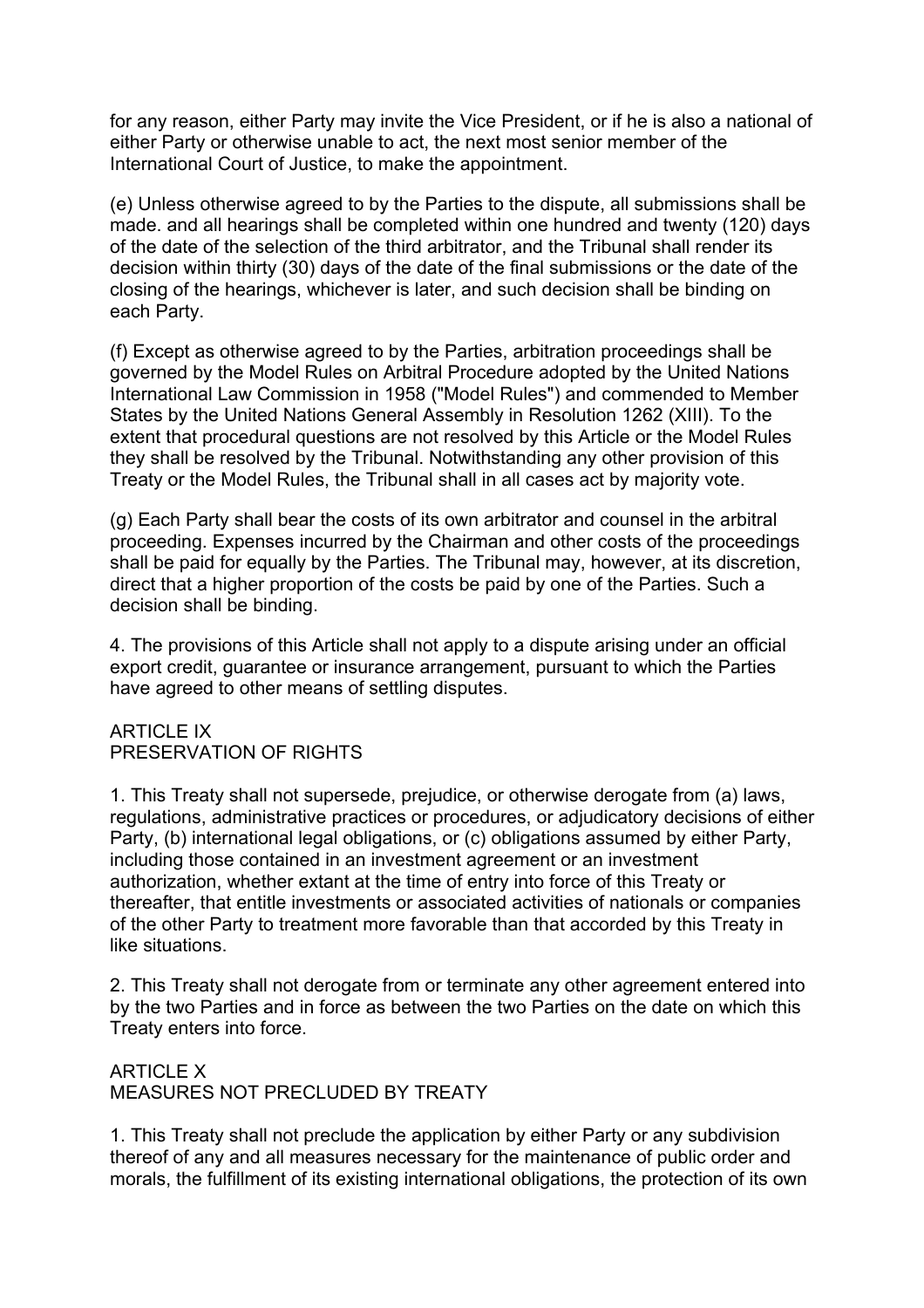security interests, or such measures deemed appropriate by the Parties to fulfill future international obligations.

2. This Treaty shall not preclude either Party from prescribing special formalities in connection with the establishment of investments in its territory of nationals and companies of the other Party, but such formalities shall not impair the substance of any of the rights set forth in this Treaty.

#### ARTICLE XI TAXATION

With respect to its tax policies, each Party should strive to accord fairness and equity in the treatment of investments of nationals or companies of the other Party. Nevertheless, all matters relating to the taxation of nationals or companies of a Party, or their investments in the territories of the other Party or a subdivision thereof shall be excluded from this Treaty, except with regard to measures covered by Article III and the specific provisions of Article V.

# ARTICLE XII APPLICATION OF TREATY TO POLITICAL OR ADMINISTRATIVE SUBDIVISIONS OF THE PARTIES

This Treaty shall apply to the political and/or administrative subdivisions of each Party.

# ARTICLE XIII ENTRY INTO FORCE AND DURATION AND TERMINATION

1. This Treaty shall be ratified by each of the Parties, and the instruments of ratification thereof shall be exchanged as soon as possible.

2. This Treaty shall enter into force thirty (30) days after the date of exchange of the instruments of ratification. It shall remain in force for a period of ten (10) years and shall continue in force unless terminated in accordance with Paragraph 3 of this Article.

3. Either Party may, by giving one (1) year's written notice to the other Party, terminate this Treaty at the end of the initial ten (10) year period or at any time thereafter.

4. With respect to investments made or acquired prior to the date of termination of this Treaty and to which this Treaty otherwise applies, the provisions of all of the other Articles of this Treaty shall continue to be effective for a further period of ten (10) years from such date of termination.

5. The attached Annex and Protocol are integral parts of this Treaty.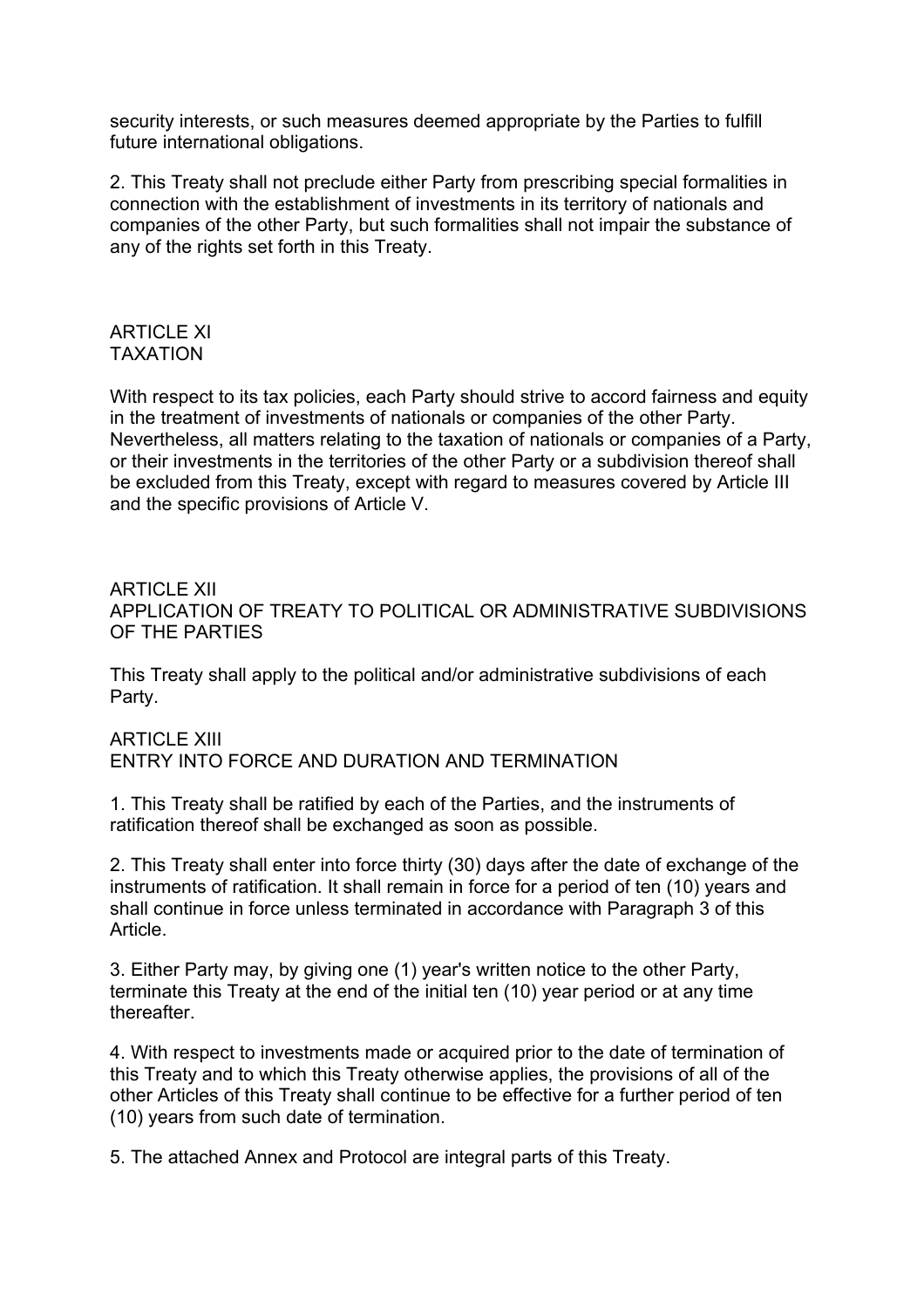DONE in duplicate at Washington this twenty-ninth day of September 1982\* in the English and Arabic languages, both texts being equally authentic.

For the United States of America: WILLIAM E. BROCK, Jr.

For the Arab Republic of Egypt: WAJIH SHINDI.

\* As modified by the Supplementary Protocol, signed at Cairo, March 11, 1986,

### ANNEX

Consistent with Article II paragraph 3, each Party reserves the right to maintain limited exceptions in the sectors it has indicated below

# THE UNITED STATES OF AMERICA

Air transportation, ocean and coastal shipping; banking; insurance; government grants; government insurance and loan programs; energy and power production; use of land and natural resources; custom house brokers; ownership of real estate; radio and television broadcasting; telephone and telegraph services; submarine cable services; satellite communications.

### THE REPUBLIC OF EGYPT

Air and sea transportation; maritime agencies; land transportation other than that of tourism; mail, telecommunication, telegraph services and other public services which are state monopolies; banking and insurance; commercial activity such as distribution, wholesaling, retailing, import and export activities; commercial agency and broker activities; ownership of real estate; use of land; natural resources; national loans; radio, television, and the issuance of newspapers and magazines.

# PROTOCOL\*

On signing the Treaty concerning the Reciprocal Encouragement and Protection of Investments, the Arab Republic of Egypt and the United States of America have, in addition, agreed on the following provisions which should be regarded as an integral part of the Treaty:

1. Each Party reserves the right to deny the benefits of this Treaty to any company of either Party, or its affiliates or subsidiaries, if nationals of any third country control such company, affiliate or subsidiary; provided that, whenever one Party concludes that the benefits of this Treaty should not be extended for this reason, it shall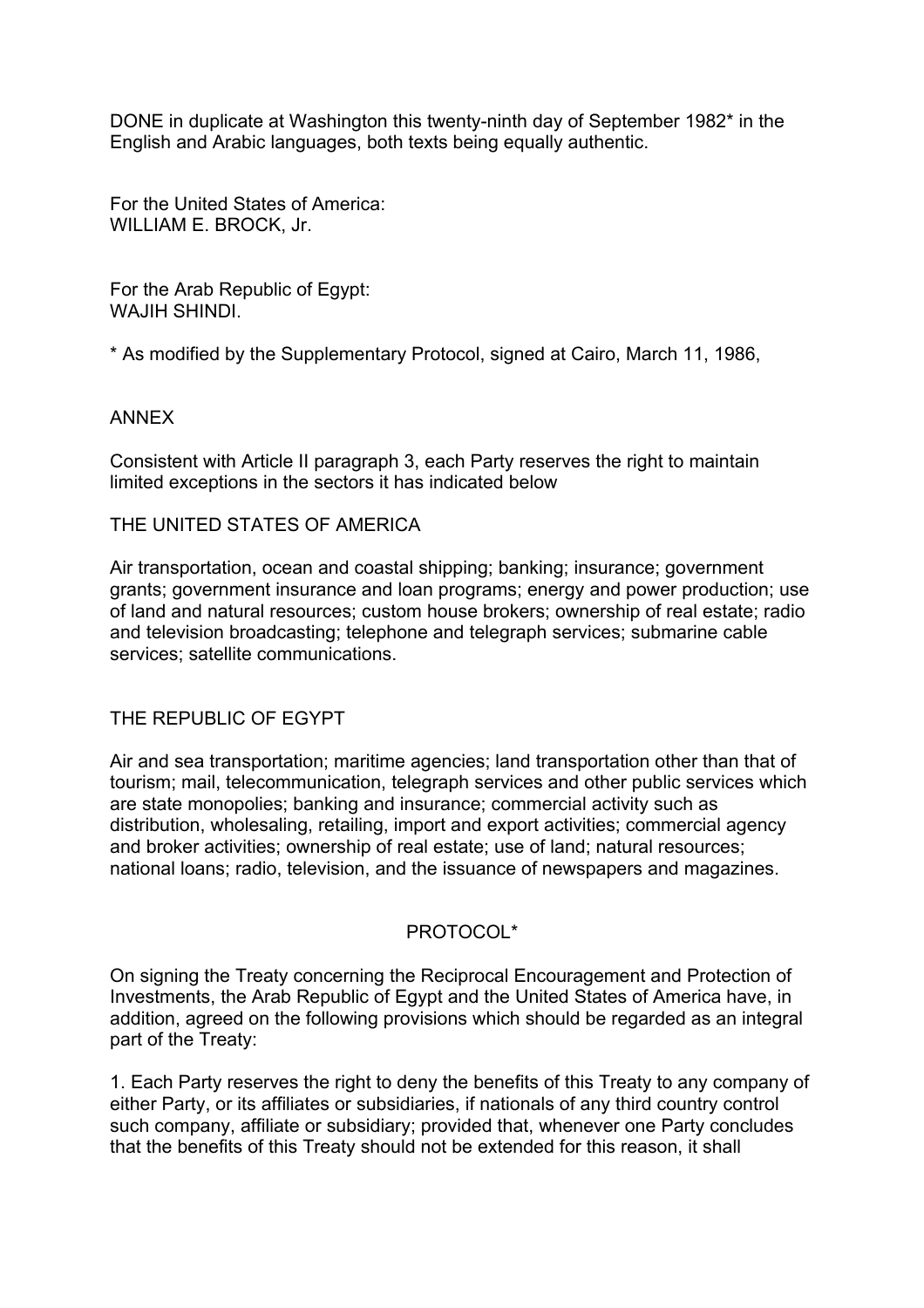promptly consult with the other Party to seek a mutually satisfactory resolution of this matter.

2. "Control" means to have a substantial share of ownership rights and the ability to exercise decisive influence. Differences as to the existence of control shall be resolved according to the provisions of Article VIII.

3. (a) The treatment accorded by the United States to nationals or companies of Egypt under the provisions of Article II (1) and (2) shall in any State of the United States or other territory, possession, or political or administrative subdivision of the United States be the treatment accorded therein to residents of or companies incorporated, constituted or otherwise duly organized in other States of the United States or territories, possessions, or political or administrative subdivisions of the United States.

(b).The treatment accorded by Egypt to nationals and companies of the United States with respect to the establishment and acquisition of investments in limited sensitive geographic areas designated for exclusive Egyptian investment shall be no less favorable than the treatment it accords to investments of nationals and companies of any third country. Egypt reserves the right to modify the areas covered, provided that such areas will be kept to a minimum and will not substantially impair the investment opportunities of United States nationals and companies.

4. The provisions of Article II, paragraph 3, relating to most favored nation treatment, shall not apply to advantages accorded by either Party to nationals or companies of a third country by virtue of a special security or regional arrangement, including regional customs unions or free trade areas. Further, these provisions do not apply to the ownership of real estate. The provisions of Article II paragraph 1, relating to most favored nation treatment, shall not be construed to oblige one Party to extend to nationals or companies of the other the benefit of any treatment, preference or privilege which may be extended by the former Party by virtue of a customs union or in the field of housing. Moreover, with regard to rights to engage in mining on the public domain, each Party retains the right to accord to nationals or companies of the other Party treatment which is like or similar to that accorded by the other Party to nationals or companies of the first Party.

5. It is understood that this Treaty does not derogate from the rights of either Party regarding the establishment of qualifications as for the practice of professions, including law and accountancy. These qualifications may confine the practice of such professions to nationals or companies of a Party, provided that they are applied on a nondiscriminatory basis; and provided, further, that such nationality requirements do not derogate from the right of nationals and companies of either Party, pursuant to Article II (5)(b) to engage professional and technical personnel of their choice to render professional and technical services necessary for the internal planning and operation of the investment.

6. This Treaty, and in particular, the provisions of Article II, paragraph 5 (b) shall be subjected to the provisions of Article X.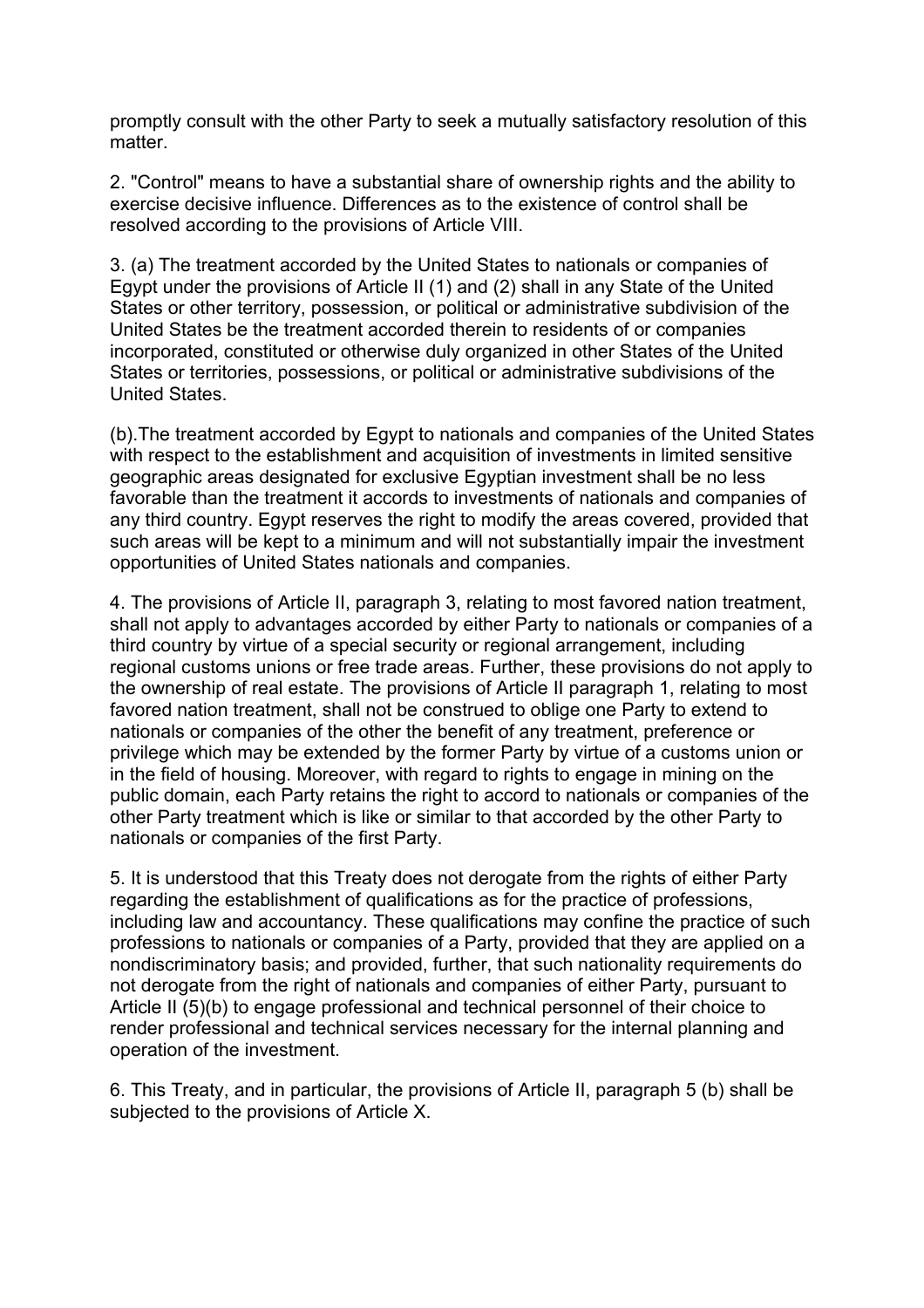7. With respect to Article II (6), performance requirements are conditions imposed which would require an investor to export a minimum percentage of final product or to source some inputs locally.

8. With regard to Article III, paragraph l(d) the term "prompt" does not necessarily mean instantaneous. The intent is that the Party diligently and expeditiously carry out any necessary formalities.

9. With regard to Article III, paragraph 1, the phrase "events that constituted or resulted in the expropriatory action" refers to conduct attributable to the expropriatory Party and not to conduct of the national or company, The inclusion of subparagraph (e) in Article III, paragraph 1, is without prejudice to the measure of compensation due in the event of expropriation.

10. The Parties recognize that restrictions on transfers abroad of sales or liquidation proceeds of an investment will adversely affect future capital inflows, contrary to the spirit of this Treaty and the interests of the Party imposing those restrictions. Nevertheless, the Parties recognize that it is possible that the Arab Republic of Egypt may find its foreign exchange reserves at a very low level. In these circumstances, the Arab Republic of Egypt may temporarily delay transfers required under Article V, Paragraph l(f), but only: (i) in a manner not less favorable that accorded to comparable transfers to investors of third countries; (ii) to the extent and for the time period necessary to restore its reserves to a minimally acceptable level, but in no case for period of time longer than that permitted by the provisions of Law 43 in force on the date of signature of this Treaty; and (iii) after providing the investor an opportunity to invest the sales or liquidation proceeds in a manner which will preserve their real value free of exchange risk until transfer occurs.

11. Concerning Article VII (3)(a)(ii), it is understood that the Parties to the dispute may previously agree to submission of the dispute to the jurisdiction of domestic courts and tribunals. The Parties will maintain a nondiscriminatory policy regarding the inclusion and implementation of such provisions in any investment contract.

12. With regard to the Annex, the exceptions noted by the Arab Republic of Egypt under "commercial activity" do not include integrated operations which combine production and sales activities for their products.

13. Recognizing that international financial markets and institutions further stimulate the process of economic development through the international transmission of investment and associated technology, each Party undertakes to maintain a favorable environment for investment by nationals or companies of the other Party in the insurance and banking sectors. Therefore, each Party accords to investments by nationals or companies of the other Party in investment banks, merchant-banks and reinsurance companies whose activities are confined to transactions in foreign currencies treatment no less favorable than that accorded under existing laws and regulations to investments by its own nationals and companies or to investments by nationals or companies of any third country, whichever is the more favorable. Both Parties agree to hold future discussions concerning the expansion of investment possibilities in these sectors by nationals or companies of either Party in the territory of the other Party.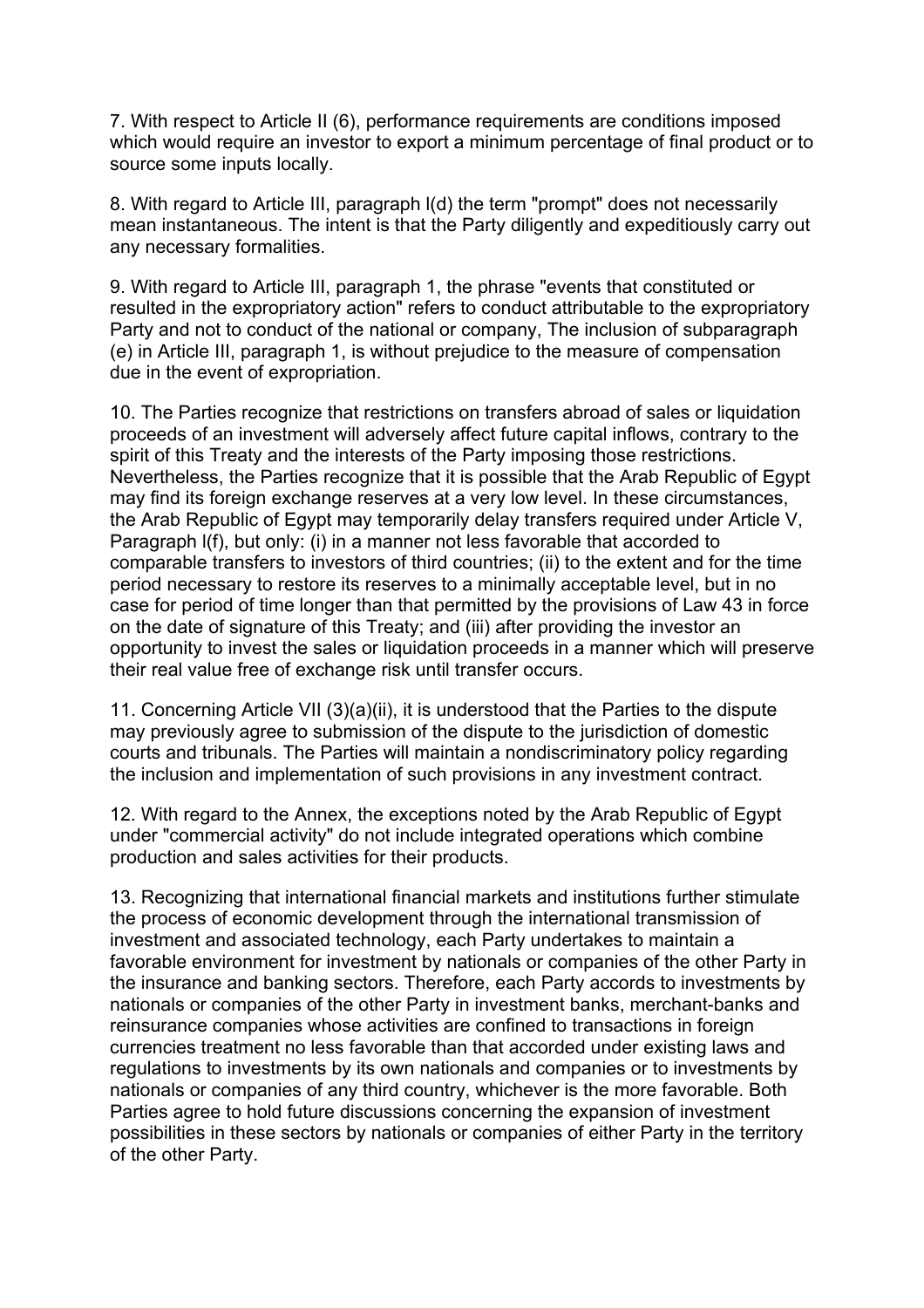DONE in duplicate at Cairo this llth day of March 1986 in the English and Arabic languages, both texts being equally authentic.

For the Government of the United States of America:

NICHOLAS A. VELIOTES, *Ambassador.*

For the Government of the Arab Republic of Egypt: Sultan ABOU ALI, *Minister of Economy and Trade.* 

\* Text as agreed in Supplementary Protocol, signed at Cairo. March 11, 1986. This replaces the protocol of September 29, 1982

## THE TREATY BETWEEN THE UNITED STATES OF AMERICA AND THE ARAB REPUBLIC OF EGYPT CONCERNING THE RECIPROCAL ENCOURAGEMENT AND PROTECTION OF INVESTMENTS

Whereas, the United States of America and the Arab Republic of EGYPT (each herein referred to as a "Party"), both recognize the importance of providing mutually beneficial support for the major efforts that has contributed in fostering international peace both within and beyond their respective regions, and

Whereas, each Party recognizes that economic expansion and development are basic elements in the process of strengthening the efforts for and the bonds of international peace and friendship within an atmosphere of stability and security, and

Whereas, each agrees that economic cooperation through the pursuit of policies and practices which foster bilateral trade and investment, will contribute substantially to the long-term benefit and welfare of the peoples of each Party, and

Recognizing that agreement on a general framework for the encouragement and nondiscriminatory treatment of investments will stimulate the flow of productive capital and technology and thereby provide for a more effective use of capital and technical resources for development needs, further promoting economic stability and durable peace,

Both have resolved to conclude a bilateral Treaty pertaining to the reciprocal encouragement and protection of investments, and Have agreed as follows:

#### **ARTICLE I** DEFINITIONS

1. (a) "Company" means any kind of juridical entity, including any corporation, company association, or other organization, that is duly incorporated, constituted, or otherwise duly organized, regardless of whether or not the entity is organized for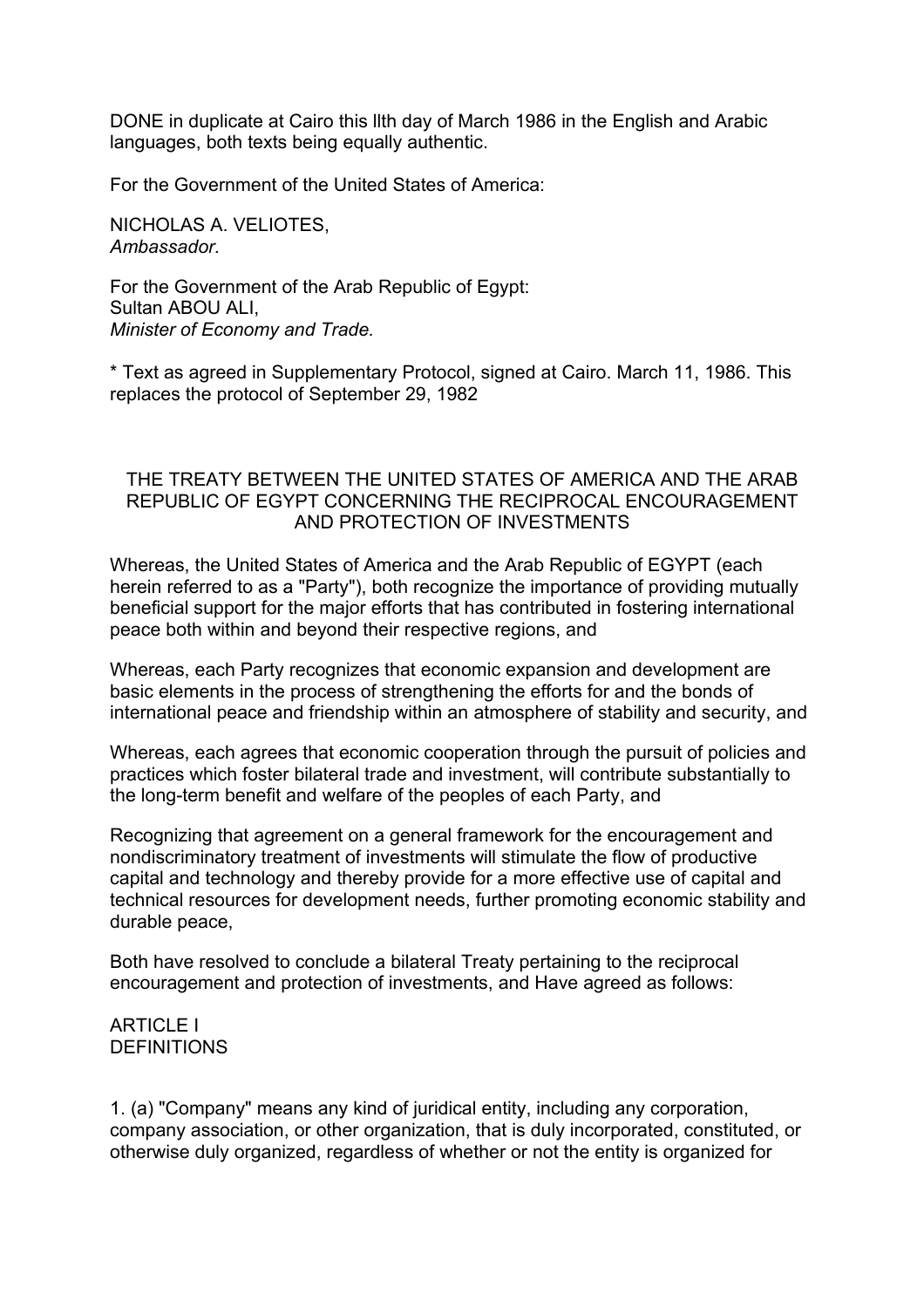pecuniary gain, privately or governmentally owned, or organized with limited or unlimited liability.

(b) "company of a Party" means a company duly incorporated, constituted or otherwise duly organized under the applicable laws and regulations of a Party or its political subdivisions in which

(i) natural persons who are nationals of such Party, or

(ii) such Party or its subdivision or its agencies or instrumentalities

have a substantial interest.

Each Party reserves the right to deny to any of its own companies or to a company of the other Party the advantages of this Treaty, if nationals of any third country own or control such company; provided that whenever one Party believes that the benefits of this Treaty should not be extended to a company of the other Party for this reason, it shall first consult with the other Party to seek a mutually satisfactory resolution of this matter.

The juridical status of a company of a Party shall be recognized by the other Party and its subdivisions.

(c) "Investment" means every kind of asset owned or controlled and includes but is note limited to:

(i) tangible and intangible property, including rights, such as mortgages, liens and pledges;

(ii) a company or shares, stock, or other interests in a company or interests in the assets thereof;

(iii) a claim to money or a claim to performance having economic value, and associated with an investment;

(iv) intellectual property, including rights with respect copyrights and related patents, trade marks and trade names, industrial designs, trade secrets and know-how, and goodwill.

(v) licenses and permits issued pursuant to law, including those issued for manufacture and sale of products.

(vi) any right conferred by law or contract, including rights to search for or utilize natural resources, and rights to manufacture, use and sell products;

(vii) returns which are reinvested.

(d) "own or control" means ownership or control that is direct of indirect, including ownership or control exercised through subsidiaries or affiliates.

(e) national or a Party means a natural person who is a national of a party under its applicable law.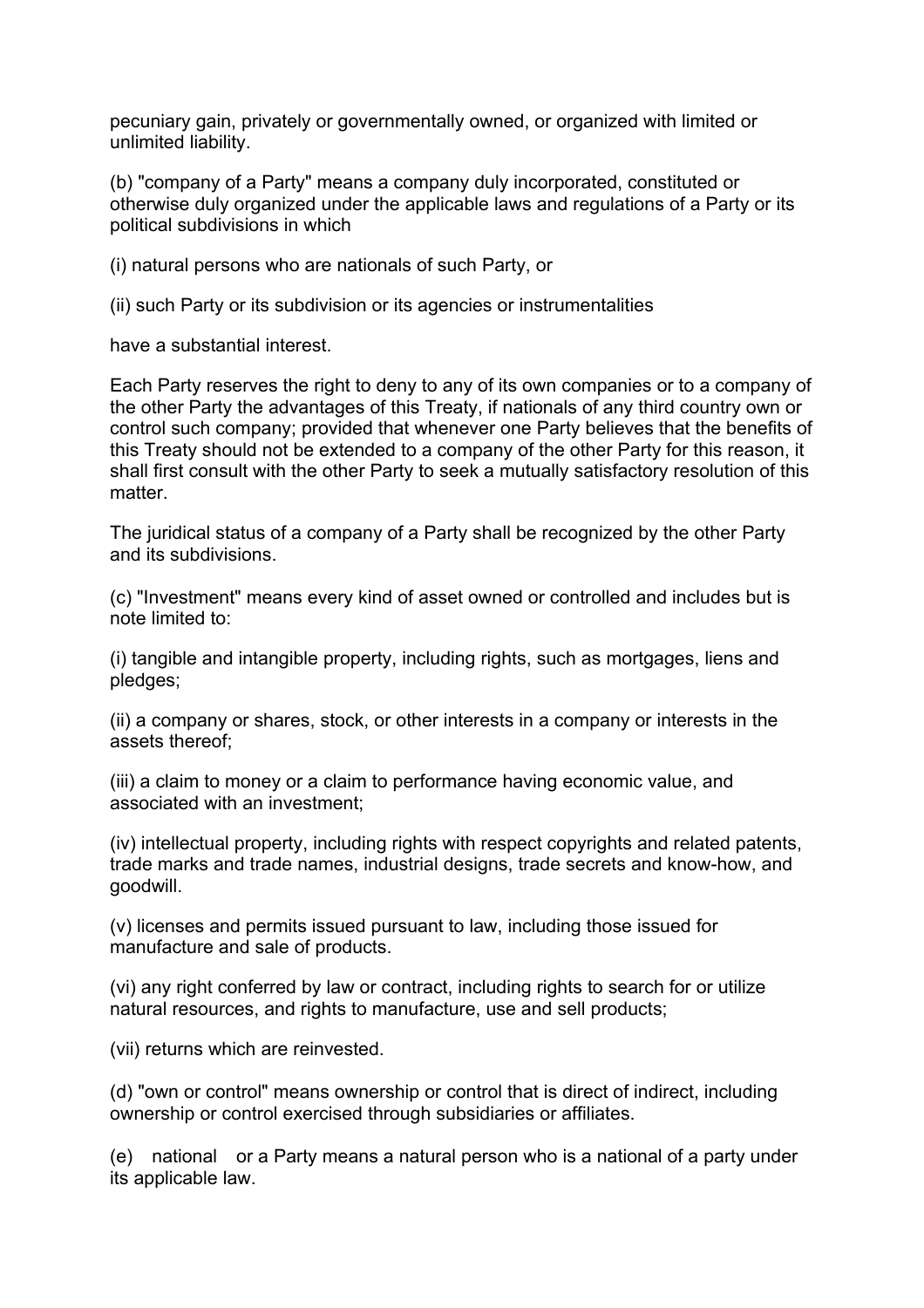(f) "return" means an amount derived from or associated with an investment, including profit; dividend; interest; capital gain; royalty payment; management, technical assistance or other fee; and payment in kind.

#### **ARTICLE II** ENCOURAGEMENT AND PROMOTION OF INVESTMENTS

1. Each Party undertakes to provide and maintain a favorable environment for investments in its territory by nationals and companies of the other Party and shall, in applying its laws, regulations, administrative practices and procedures, permit such investments to be established and acquired on terms and conditions that accord treatment no less favorable than the treatment it accords to investments of its own nationals or companies or to nationals and companies of any third country, whichever is the most favorable.

2. (a) Each Party shall accord investments in its territory, and associated activities related to these investments, of nationals or companies of the other Party treatment no less favorable than that which it accords in like situations to investments and associated activities of its own nationals or companies, or nationals or companies of any third country, whichever is the most favorable. Associated activities related to an investment include, but are not limited to:

(i) the establishment, control and maintenance of branches, agencies, offices, factories or other facilities for the conduct of business;

(ii) the organization of companies under applicable laws and regulations; the acquisition of companies or interests in companies or in their property; and the management, control, maintenance, use, enjoyment and expansion, and the sale, liquidation, dissolution or other disposition, of companies organized or acquired;

(iii) the making, performance and enforcement of contracts related to investment;

(iv) the acquisition (whether by purchase, lease or any other legal means), ownership and disposition (whether by sale, testament or any other legal means) of personal property of all kinds, both tangible and intangible.

(v) the leasing of real property appropriate for the conduct of business;

(vi) the acquisition, maintenance and protection of copyrights, patents, trademarks, trade secrets, trade names, licenses and other approvals of products and manufacturing processes, and other industrial property rights; and,

(vii) the borrowing of funds at market terms and conditions from local, financial institutions, as well as the purchase and issuance of equity shares in the local financial markets, and, in accordance with national regulations and practices, the purchase of foreign exchange for the operation of the enterprise.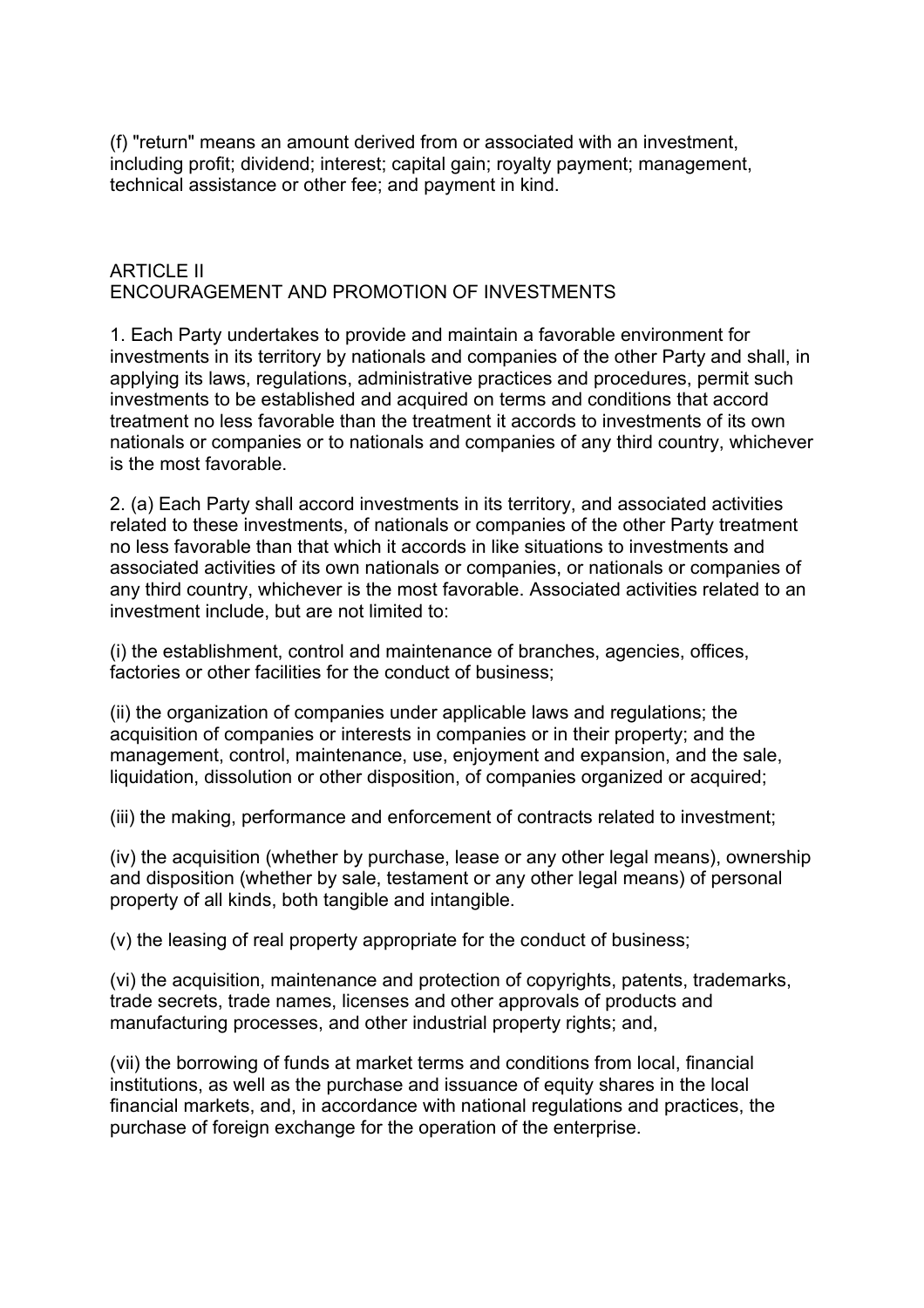2. (b) Consistent with paragraph 4 to this Article, each Party shall apply the present Treaty to investments in its territory by nationals or companies of the other Party made prior to the entry into force of this Treaty provided such application is not inconsistent with agreements, contractual arrangements, investment authorizations and licenses made under legislation existing at the time the concerned investments were made.

3. Notwithstanding the preceding provisions of this Article, each Party reserves the right to maintain limited exceptions to the standard of national treatment otherwise required concerning investments or associated activities if such exceptions fall within one of the sectors listed in the Annex to this Treaty. Both parties hereby agree to maintain the number of such exceptions to a minimum. In addition, each Party shall notify the other Party of any specific measures which constitute exceptions to the standard of national treatment provided herein. In no event, however, shall the treatment to be accorded pursuant to any exception be less favorable than that accorded in like situations to investments and associated activities of nationals or companies of any third country. Moreover, no exception, within the sectors contained in the Annex, introduced after the date of entry into force of this Treaty shall apply to investments of nationals or companies of the other Party existing in that sector at the time the exception becomes effective.

4. The treatment, protection and security of investments shall never be less than that required by international law and national legislation.

5. (a) Subject to the laws relating to the entry and sojourn of aliens, nationals of either Party shall be permitted to enter and to remain in the territory of the other Party for the purpose of establishing, developing, directing, administering or advising on the operations of an investment to which they or the companies that employ them have committed or are in the process of committing a substantial amount of capital or other resources.

(b) Nationals and companies of either Party, and their companies which they own or control in the territory of the other Party, shall be able to engage the managing director of their choice. Further, subject to employment laws of each Party, nationals and companies of either Party shall be permitted to engage, within the territory of the other Party, professional and technical personnel of their choice, for the particular purpose of rendering professional, technical and managerial assistance necessary for the planning and operation of investments.

6. In the context of national economic policies and the desire to promote investment of all types, both private an public, the Parties recognize that conditions of competitive equality be should be maintained where investments owned or controlled within the territory of such Party, are in competition under similar conditions with privately owned or controlled investments of nationals and companies of the other Party.

7. In the context of its national economic policies and objectives, each Party shall seek to avoid the imposition of performance requirements on the investments of nationals and companies of the other Party.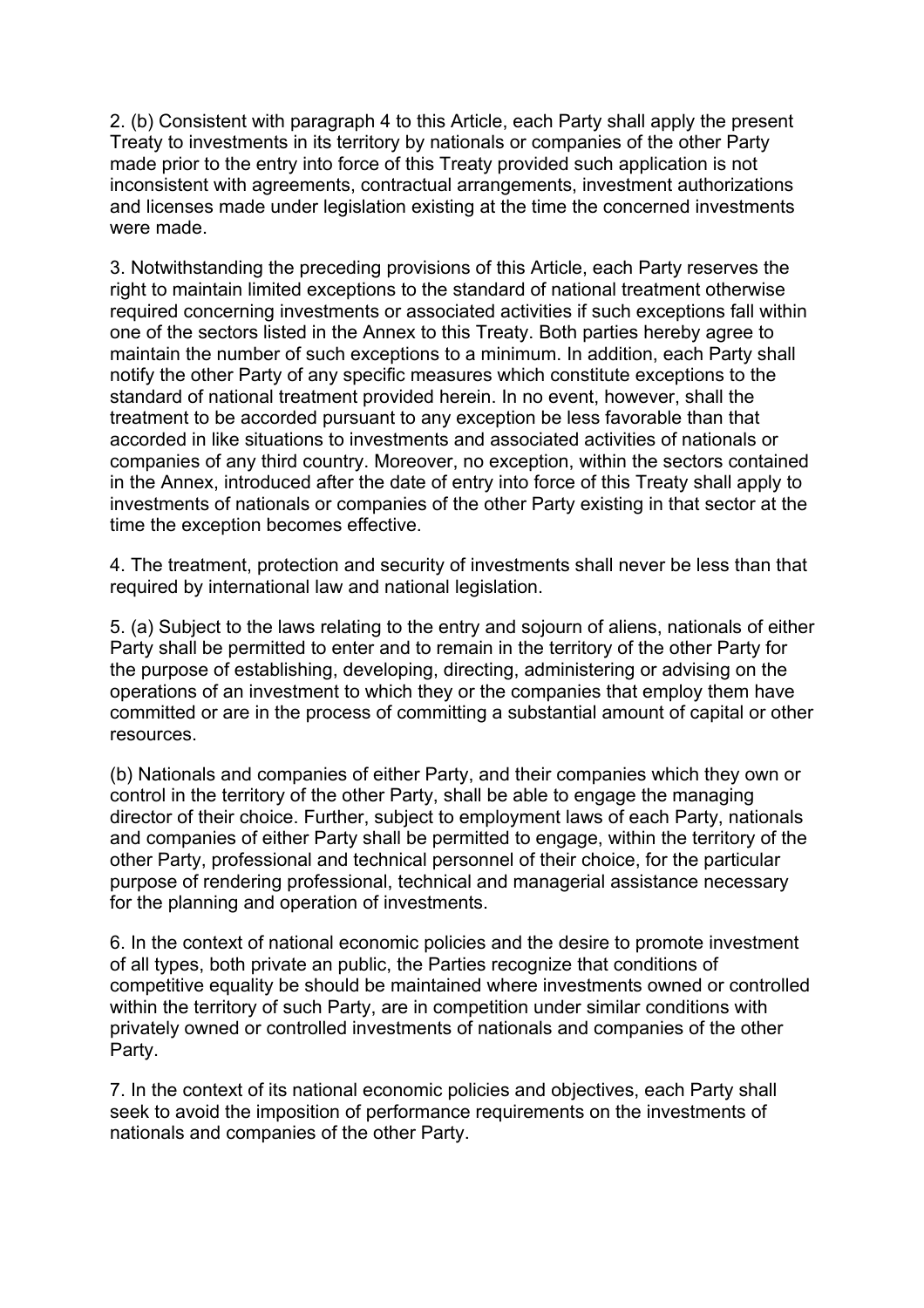8. Each Party recognizes that in order to maintain a favorable environment for investments in its territory by nationals or companies of the other Party, it should provide effective means of asserting claims and enforcing rights with respect to investment agreements, investment authorizations and properties. Each Party shall grant to nationals or companies of the other Party, on terms and conditions no less favorable than those which it grants in like situations to its own nationals or companies or to nationals or companies of any third country, whichever is the most favorable treatment, the right of access to its courts of justice, administrative tribunals and agencies, and all other bodies exercising adjudicatory authority, and the right to employ persons of their choice, who otherwise qualify under applicable laws and regulations of the forum for the purpose of asserting claims, and enforcing rights, with respect to their investments.

9. Each Party and its political or administrative subdivisions shall make public all laws, regulations, administrative practices and procedures, and adjudicatory decisions that pertain to or affect investments in its territory of nationals or companies of the other Party.

### ARTICLE III COMPENSATION FOR EXPROPRIATION

1. No investment or any party of an investment of a national or a company of either Party shall be expropriated or nationalized by the other Party or a political or administrative subdivision thereof or subjected to any other measure, direct or indirect (including, for example, the levying of taxation, the compulsory sale of all or part of such an investment, or impairment or deprivation of management, control or economic value of such an investment by the national or company concerned), if the effect of such other measure, or a series of such other measures, would be tantamount to expropriation or nationalization (all expropriations, all nationalizations and all such other measures hereinafter referred to as "expropriation") unless the expropriation

- (a) is done for a public purpose;
- (b) is accomplished under due process of law;
- (c) is not discriminatory;
- (d) is accompanied by prompt and adequate compensation, freely realizable; and

(e) does not violate any specific provision on contractual stability or expropriation contained in an investment agreement between the national or company concerned and the Party making the expropriation.

Compensation shall be equivalent to the fair market value of the expropriated investment on the date of expropriation. The calculation of such compensation shall not reflect any reduction in such fair market value due to either prior public notice or announcement of the expropriatory action, or the occurrence of the events that constituted or resulted in the expropriatory action. Such compensation shall include payments for delay as may be considered appropriate under international law, and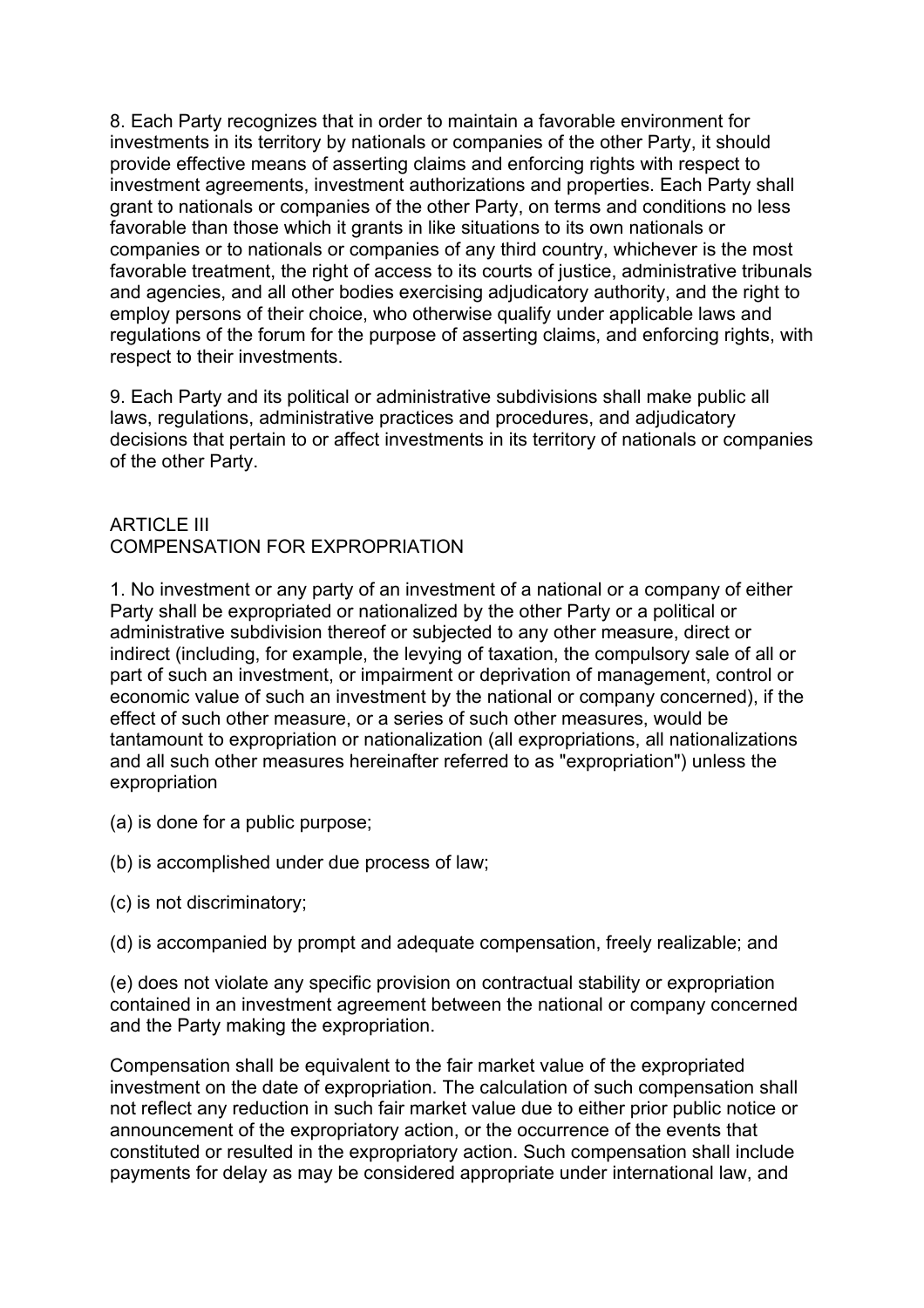shall be freely transferable at the prevailing rate of exchange for current transactions on the date of the expropriatory action.

2. If either Party or a political or administrative subdivision thereof expropriates the investment of any company duly incorporated, constituted or otherwise duly organized in its territory, and if nationals or companies of the other Party, directly or indirectly, own, hold or have other rights with respect to the equity of such company, then the Party within whose territory the expropriation occurs shall ensure that such nationals or companies of the other Party receive compensation in accordance with the provisions of the preceding paragraph.

3. Except as otherwise provided in an agreement between the Parties, or between a Party and a national or company of the other Party, a national or company of either Party that asserts that all or part of its investment in the territory of the other Party has been expropriated shall have a right to prompt review by the appropriate judicial or administrative authorities of such other Party to determine whether any such expropriation has occurred and, if so, whether such expropriation, and any compensation thereof, conforms to the principles of international law as set forth in this Article.

# ARTICLE IV COMPENSATION FOR DAMAGES DUE TO WAR AND SIMILAR EVENTS

Nationals or companies of either Party whose investments or returns in the territory of either Party suffer

(a) damages due to war or other armed conflict between such other Party and a third country or

(b) damages due to any kind of civil disturbance or insurrection in the territory of such other party, shall be accorded treatment no less favorable than that which such other Party accords to its own nationals or companies or to nationals or companies of any third country, whichever is the most favorable treatment, when making restitution, indemnification, compensation or other appropriate settlement with respect to such damages.

### **ARTICLE V TRANSFERS**

1. Either Party shall in respect to investments by nationals or companies of the other Party grant to those nationals or companies the free transfer of:

### a. returns.

b. royalties and other payments deriving from licenses, franchises and other similar grants or rights.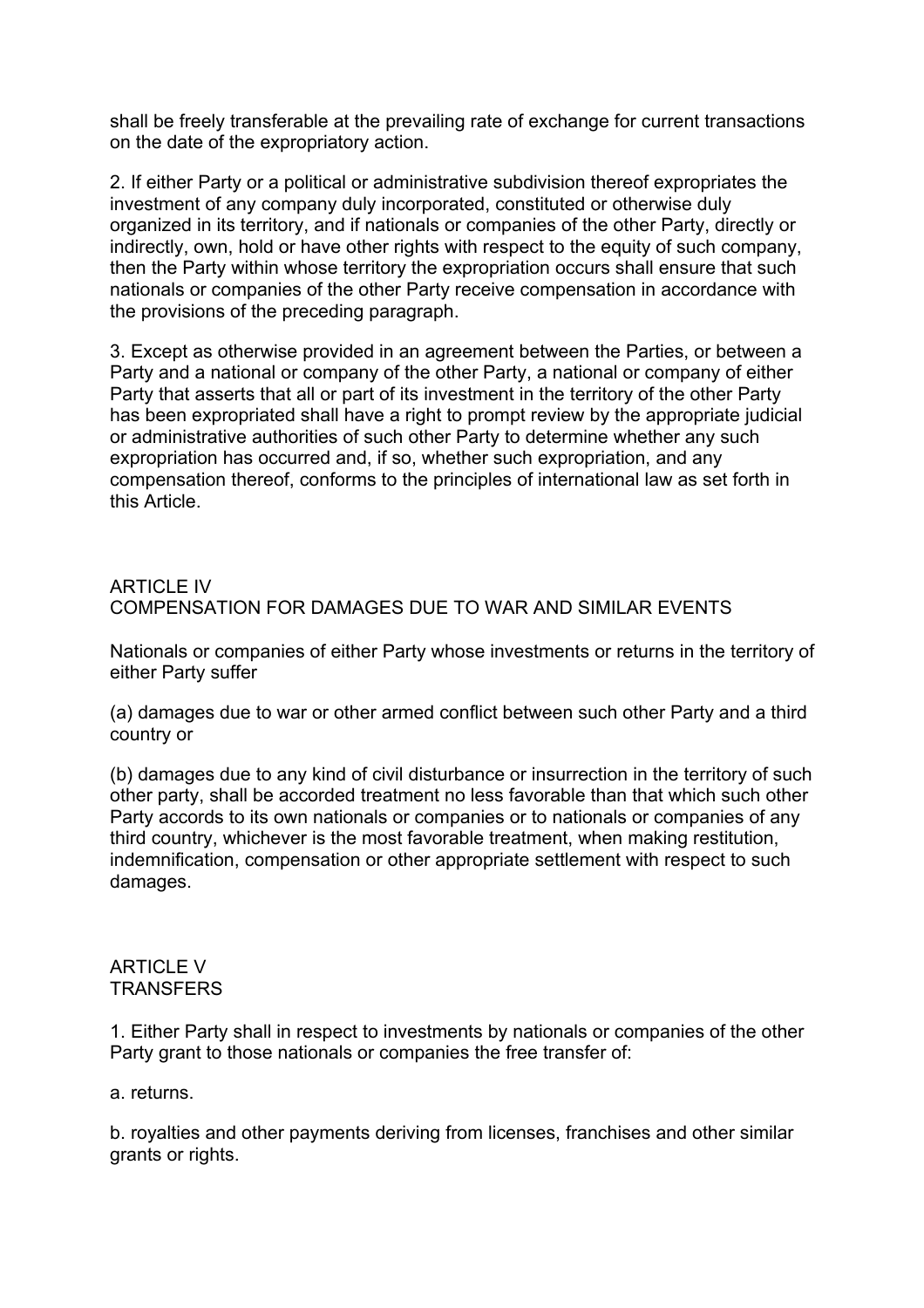c. installments in repayment of loans.

d. amounts spent for the management of the investment in the territory of the other Party or a third country.

e. Additional funds necessary for the maintenance of the investment.

f. the proceeds of partial or total sale or liquidation of the investment, including a liquidation effected as a result of any event mentioned in Article IV; and

g. compensation payments pursuant to Article III.

2. To the extent a national or company of either Party has not made another arrangement with the appropriate authorities of the other Party in whose territory the investment of such national or company is situated, currency transfers made pursuant to Paragraph 1 of this Article shall be permitted in the currency of the original investment or in any other freely convertible currency. Such transfers shall be made at the prevailing rate of exchange on the date of transfer with respect to current transactions in the currency to be transferred.

3. Notwithstanding the preceding paragraphs, either Party may maintain laws and regulations: (a) requiring reports of currency transfer; and (b) imposing income taxes by such means as a withholding tax applicable to dividends or other transfers. Furthermore, either Party may protect the rights of creditors, or ensure the satisfaction of judgments in adjudicatory proceedings, through the equitable, nondiscriminatory and good faith application of its law.

### ARTICLE VI CONSULTATIONS AND EXCHANGE OF INFORMATION

1. The Parties shall, upon the written request of either of them, promptly hold consultations to discuss the interpretation or application of this Treaty or to resolve any disputes in connection therewith. Consultations shall be held should one Party request consultations to discuss the effects on its national interests of laws, regulations, decisions, administrative practices or procedures, or that pertain to or affect investments of in the territory of such other Party, including conditions im on establishment of investments. The consultations will seek to avoid or ameliorate the adverse effects .that these laws, regulations, decisions, administrative practices or procedures, or policies may have on the Party requesting the consultations.

2. Further, for the purpose of reviewing the operation of this Treaty in encouraging investments, consultations should be held biennially between the two Parties. Those consultations should aim at exchanging information and views on the progress regarding investments.

3. If one Party requests in writing that the other Party supply information in its possession concerning investments in its territory by nationals or companies of the Party making the request, then the other Party shall, consistent with its applicable laws and regulations and with due regard for business confidentiality, endeavor to establish appropriate procedures and arrangements for the provision of any such information.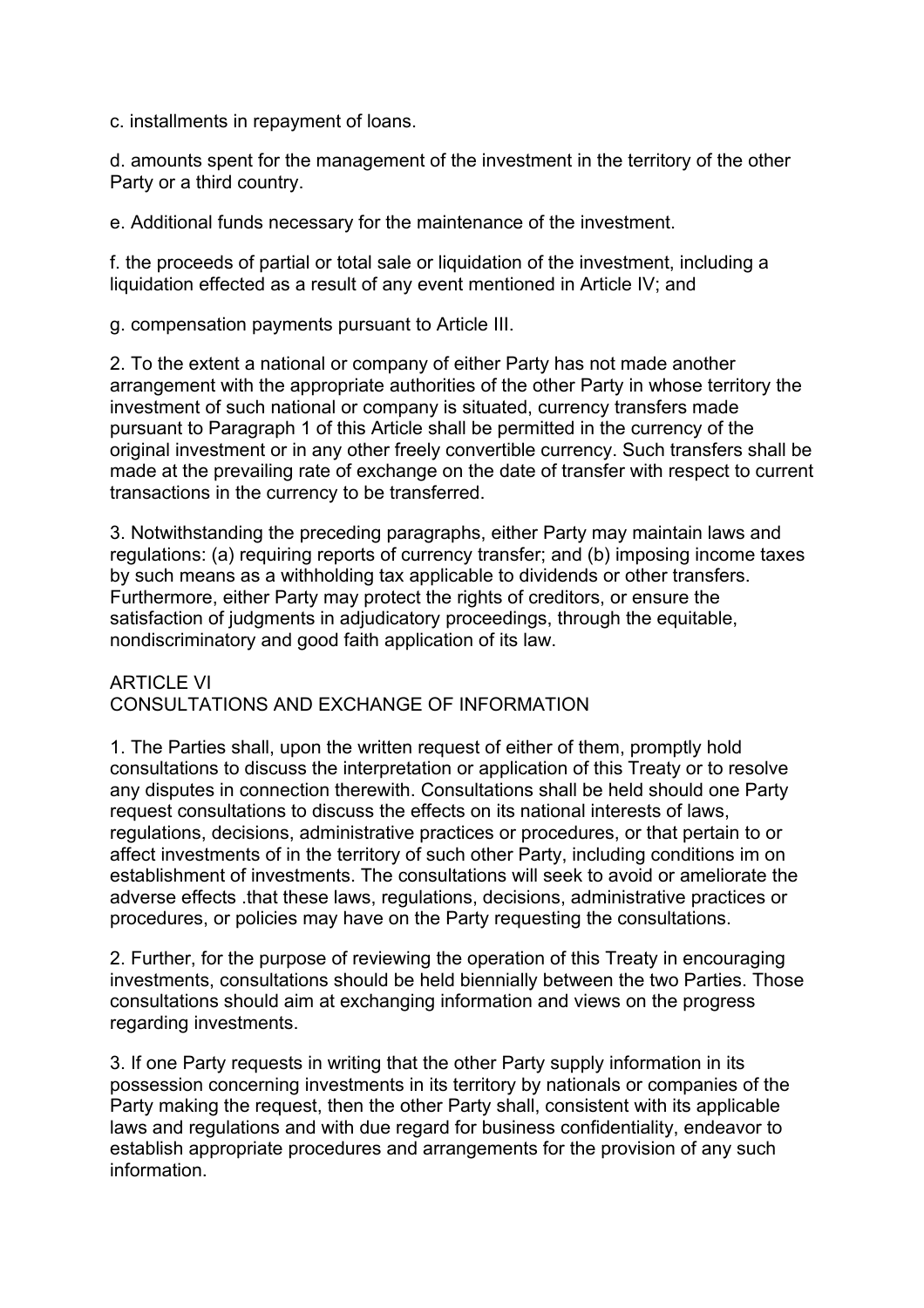### ARTICLE VII SETTLEMENT OF LEGAL INVESTMENT DISPUTES BETWEEN ONE PARTY AND A NATIONAL OR COMPANY OF THE OTHER PARTY

1. For purposes of this Article, a legal investment dispute is defined as a dispute involving (i) the interpretation or application of an investment agreement between a Party and a national or company of the other Party; or (ii) an alleged-breach of any right conferred or created by this Treaty with respect to an investment.

2. In the event of a legal investment dispute between a Party and a national or company of the other Party with respect to an investment of such national or company m the territory of such Party, the parties shall initially seek to resolve the dispute by consultation and negotiation. The Parties may, upon the initiative of either of them and as part of their consultation and negotiation, agree to rely upon nonbinding, third-Party procedures. If the dispute cannot be resolved through consultation and negotiation, then the dispute shall be submitted for settlement in accordance with the applicable dispute-settlement procedures upon which a Party and national or company of the other Party have previously agreed. With respect to expropriation by either Party, any dispute-settlement procedures specified in an investment agreement between such Party and such national or company shall remain binding and shall be enforceable in accordance with the terms of the investment agreement and relevant provisions of domestic laws of such Party and treaties and other international agreements regarding enforcement of arbitral awards to which such Party has subscribed.

3. (a) In the event that the legal investment dispute is not resolved under procedures specified above, the national or company concerned may choose to submit the dispute to the International Centre for the Settlement of Investment Disputes ("Centre") for settlement by conciliation or binding arbitration, if, within six (6) months of the date upon which it arose: (i) the dispute has not been settled through consultation and negotiation; or (ii) the dispute has not, for any good faith reason, been submitted for resolution in accordance with any applicable dispute-settlement procedures previously agreed to by the Parties to the dispute; or (iii) the national or company concerned has not brought the dispute before the courts of justice or administrative tribunals or agencies of competent jurisdiction of the Party that is a Party to the dispute.

(b) Each Party hereby consents to the submission of an investment dispute to the Centre for settlement by conciliation or binding arbitration.

(c) Conciliation or binding arbitration of such disputes shall be done in accordance with the provisions of the Convention on the Settlement of Investment Disputes Between States and Nationals of Other States ("Convention") and the Regulations and Rules of the Centre.

4. In any proceeding, judicial, arbitral or otherwise, concerning a legal investment dispute between it and a national or company of the other Party, a Party shall not assert, as a defense, counterclaim right of set-off or otherwise, that the national or company concerned has received or will receive, pursuant to an insurance contract, indemnification or other compensation for all or part of its alleged damages from any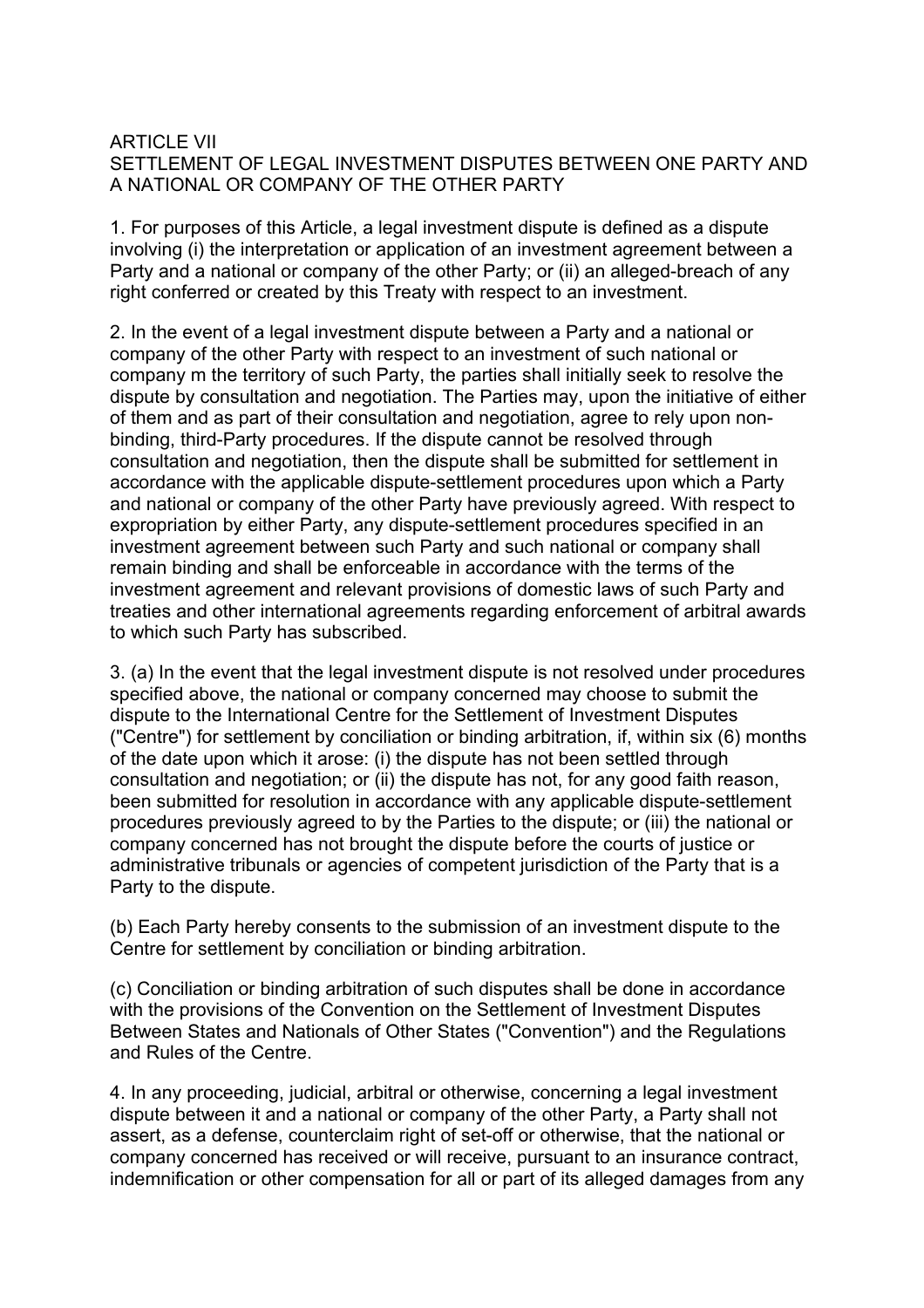third Party whatsoever, whether public or private, including such other Party and its political or administrative subdivisions, agencies and instrumentalities. Notwithstanding the foregoing, a national or company of the other Party shall not be entitled to compensation for more than the value of its affected assets, taking into account all sources of compensation within the territory of the Party liable for the compensation.

5. For the purpose of any proceedings initiated before the Centre in accordance with this Article, any company that, immediately prior to the occurrence of the event or events giving rise to the dispute, was a company of the other Party, shall be treated as a national or company of such other Party.

6. The provisions of this Article shall not apply to a dispute arising under an official export credit, guarantee, or insurance arrangement, pursuant to which the Parties have agreed to other means of settling disputes.

**ARTICLE VIII** SETTLEMENT OF DISPUTES BETWEEN THE PARTIES CONCERNING INTERPRETATION OR APPLICATION OF THIS TREATY

1. Any dispute between the Parties concerning the interpretation or application of this Treaty should, if possible, be resolved through diplomatic channels.

2. If the dispute cannot be resolved through diplomatic channels, it shall, upon the agreement of the Parties, be submitted to the International Court of Justice.

3. (a) In the absence of such agreement, the dispute shall, upon the written request of either Party, be submitted to an arbitral tribunal for binding decision in accordance with the applicable rules and principles of international law.

(b) The Tribunal shall consist of three arbitrators, one appointed by each Party, and a Chairman appointed by agreement of the other two arbitrators. The Chairman shall not be a national of either Party. Each Party shall appoint an arbitrator within 60 days, and the Chairman shall be appointed within 90 days, after a Party has requested arbitration of a dispute.

(c) If the periods set forth in (b) above are not met, and in the absence of some other arrangement between the Parties, either Party may invite the President of the International Court of Justice to make the necessary appointment. If the President is a national of either of the Parties or is unable to act for any reason, either Party may invite the Vice President, or if he is a national of either Party or otherwise unable to act, the next most senior member of the International Court of Justice, to make the appointment.

(d) In the event that an arbitrator is for any reason unable to perform his duties, a replacement shall be appointed within thirty (30) days of determination thereof, utilizing the same method by which the arbitrator being replaced was appointed. If a replacement is not appointed within the time limit specified above, either Party may invite the President of the International Court of Justice to make the necessary appointment. If the President is a national of either of the Parties or is unable to act for any reason, either Party may invite the Vice President, or if he is also a national of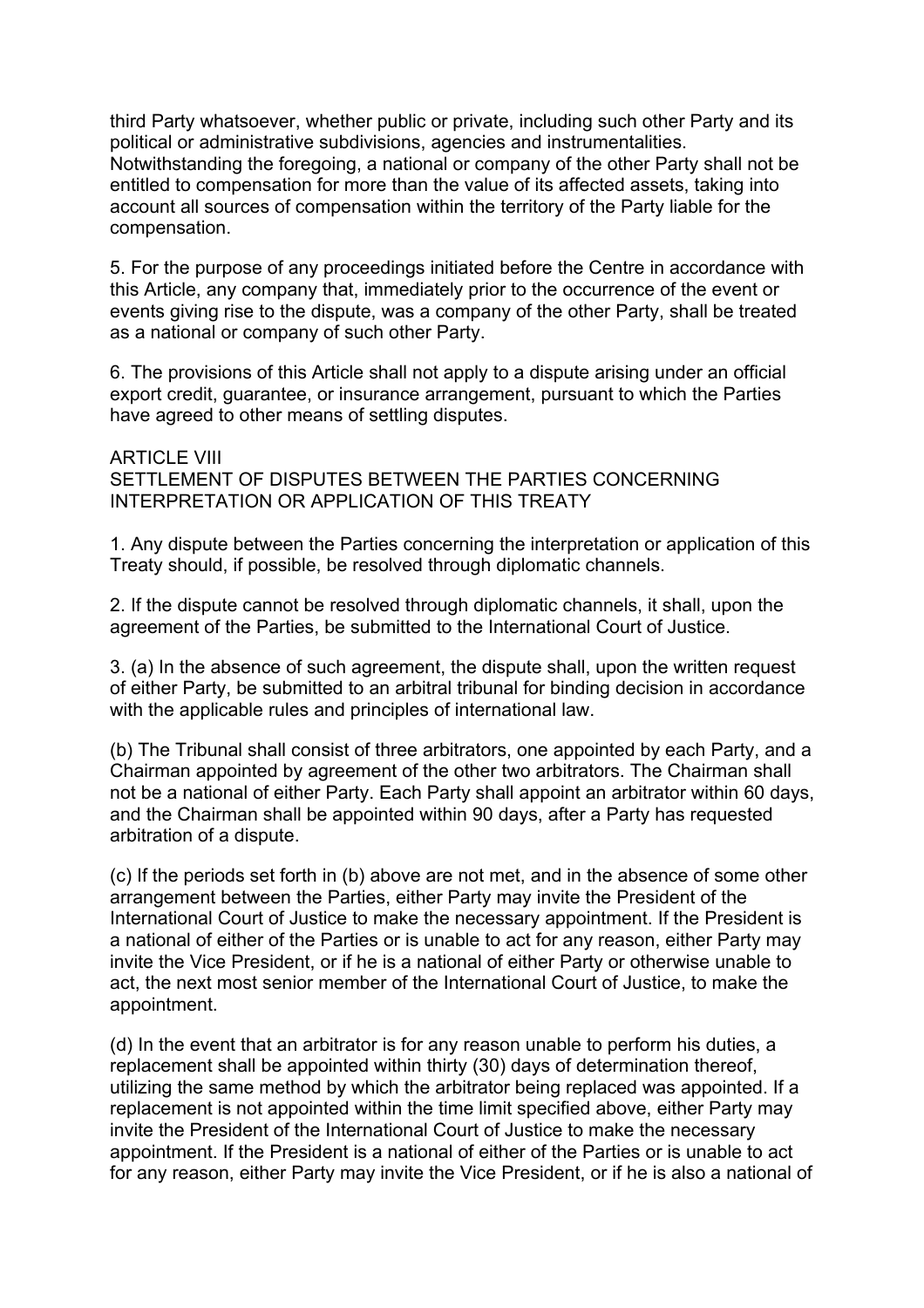either Party or otherwise unable to act, the next most senior member of the International Court of Justice, to make the appointment.

(e) Unless otherwise agreed to by the Parties to the dispute, all submissions shall be made and all hearings shall be completed within one hundred and twenty (120) days of the date of the selection of the third arbitrator, and the Tribunal shall render its decision within thirty (30) days of the date of the final submissions or the date of the closing of the hearings, whichever is later, and such decisions shall be binding on each Party.

(f) Except as otherwise agreed to by the Parties, arbitration proceedings shall be governed by the Model Rules on Arbitral Procedure adopted by the United Nations International Law Commission in 1958 ("Model Rules"), and commended to Member States by the United Nations General Assembly in Resolution 1262 (XIII). To the extent that procedural questions are not resolved by this Article or the Model Rules they shall be resolved by the Tribunal. Notwithstanding any other provisions of this Treaty or the Model Rules, the Tribunal shall in all cases act by majority vote.

(g) Each Party shall bear the costs of its own arbitrator and counsel in the arbitral proceeding. The cost of the Chairman and remaining expenses shall be borne in equal parts by the Parties.

4. The provisions of this Article shall not apply to a dispute arising under an official export credit, guarantee, or insurance arrangement, pursuant to which the Parties have agreed to other means of settling disputes.

ARTICLE IX PRESERVATION OF RIGHTS

1. This Treaty shall not supersede, prejudice, or otherwise derogate from (a) laws, regulations, administrative practices or procedures, or adjudicatory decisions of either Party, (b) international legal obligations, or (c) obligations assumed by either Party, including those contained in an investment agreement or an investment authorization, whether extant at the time of entry into force of this Treaty or thereafter, that entitle investments or associated activities of nationals or companies of the other Party to treatment more favorable than that accorded by this Treaty in like situations.

2. This Treaty shall not derogate from or terminate any other agreement entered into by the two Parties and in force as between the two Parties on the date on which this Treaty enters into force.

### ARTICLE X MEASURES NOT PRECLUDED BY TREATY

1. This Treaty shall not preclude the application by either Party or any political or administrative subdivision thereof of any and all measures necessary for the maintenance of public order and morals, the fulfillment of its existing international obligations, the protection of its own security interests, or such measures deemed appropriate by the Parties to fulfill future international obligations.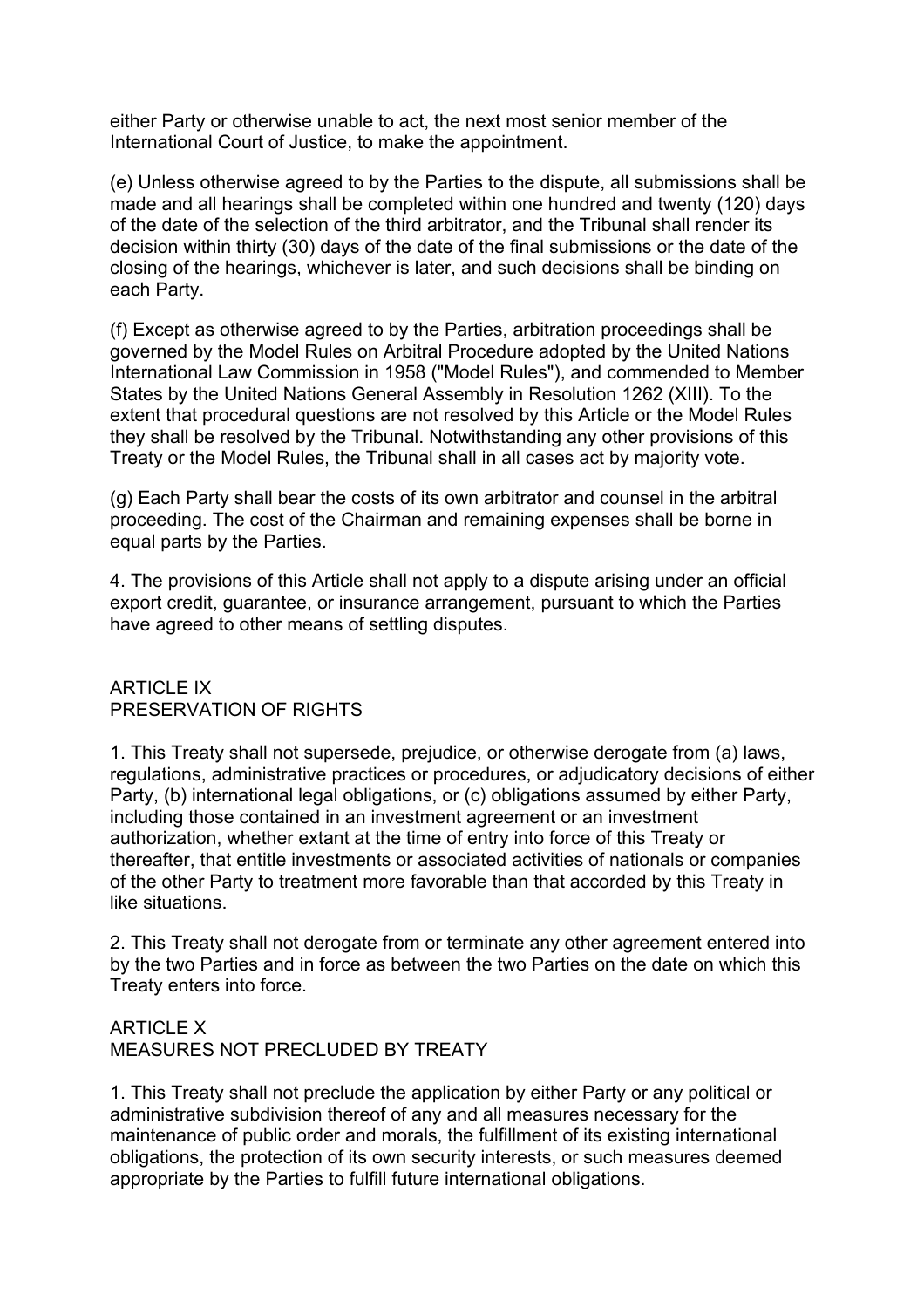2. This Treaty shall not preclude either Party from prescribing special formalities in connection with the establishment of investments in its territories of nationals and companies of the other Party, but such formalities shall not impair the substance of any of the rights set forth in this Treaty.

**ARTICLE XI** TAXATION

With respect to its tax policies, each Party should strive to accord fairness and equity in the treatment of investments of nationals or companies of the other Party. Nevertheless, all matters relating to the taxation of nationals or companies of a Party, or their investments in the territories of the other Party or a political or administrative subdivision thereof shall be excluded from this Treaty, subject, however, to specific provisions of Articles III and V.

ARTICLE XII APPLICATION OF TREATY TO POLITICAL OR ADMINISTRATIVE SUBDIVISIONS OF THE PARTIES

This Treaty shall apply to the political and/or administrative subdivisions of each Party.

ARTICLE XIII ENTRY INTO FORCE AND DURATION AND TERMINATION

1. This Treaty shall be ratified by each of the Parties, and the instruments of ratification thereof shall be exchanged as soon as possible.

2. This Treaty shall enter into force thirty (30) days after the date of exchange of the instruments of ratification. It shall remain in force for a period of ten (10) years and shall continue in force unless terminated in accordance with Paragraph 3 of this Article.

3. Either Party may, by giving one (1) year's written notice to the other Party, terminate this Treaty at the end of the initial ten (10) year period or at any time thereafter.

4. With respect to investments made or acquired prior to the date of termination of this Treaty and to which this Treaty otherwise applies, the provisions of all of the other Articles of this Treaty shall continue to be effective for a further period of ten (10) years from such date of termination.

5. The attached Annex and Protocol are integral parts of this Treaty.

DONE in duplicate at Washington this twenty-ninth day of September 1982 in the English and Arabic languages, both texts being equally authentic.

For the United States of America: WILLIAM E. BROCK, Jr.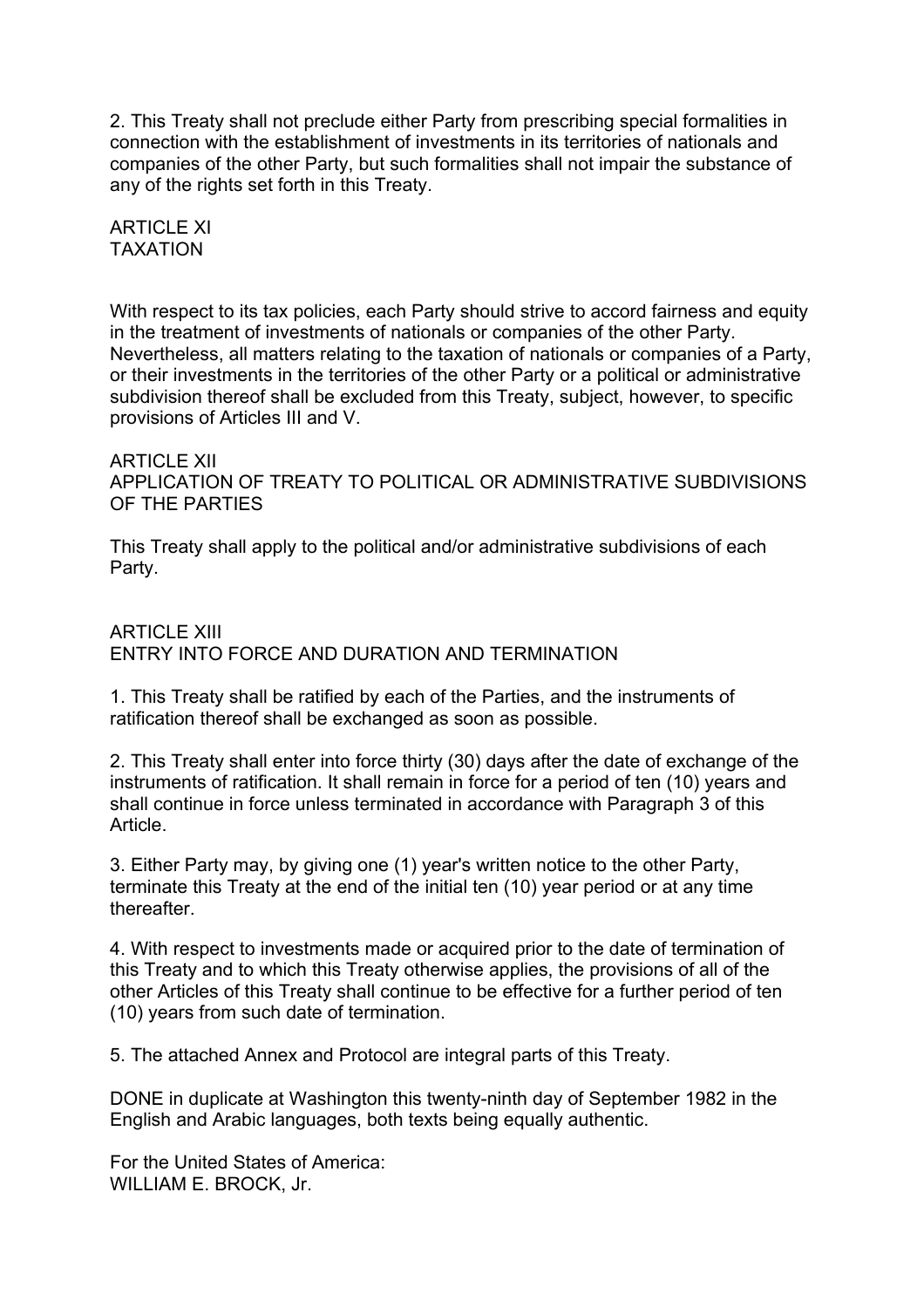For the Arab Republic of Egypt: WAJIH SHINDY.

#### ANNEX

Consistent with Article II Paragraph 3, each Party reserves the right to maintain limited exceptions in the sectors it has indicated below:

# THE UNITED STATES OF AMERICA

Air transportation, ocean and coastal shipping; banking; insurance; government grants; government insurance and loan programs; energy and power production; use of land and natural resources; custom house brokers; ownership of real estate; radio and television broadcasting, telephone and telegraph services; submarine cable services; satellite communications.

# THE ARAB REPUBLIC OF EGYPT

Air and sea transportation; maritime agencies; land transportation other than that of tourism; mail, telecommunication, telegraph services and other public services which are state monopolies; banking and insurance; commercial activity such as distribution, wholesaling, retailing, import and export activities; commercial agency and broker activities; ownership of real estate; use of land; natural resources; national loans; radio, television, and the issuance of newspapers and magazines.

### SUPPLEMENTARY PROTOCOL

The duly authorized Plenipotentiaries of the Parties have agreed upon the following provisions regarding the Treaty between the United States of America and the Arab Republic of Egypt concerning the Reciprocal Encouragement and Protection of Investments, signed in Washington, D.C. on September 29, 1982. The following changes will form an integral part of the Treaty. Upon the completion of the Parties respective constitutional procedures for approval, these changes will be integrated into a single unified text of the Treaty which will, as modified, be published as the official Treaty text.

#### ARTICLE I

Paragraph l(a) is changed to read as follows:

(a) "company" means any kind of juridical entity; including any corporation, company, association, or other juridical entity, that is duly incorporated, constituted, or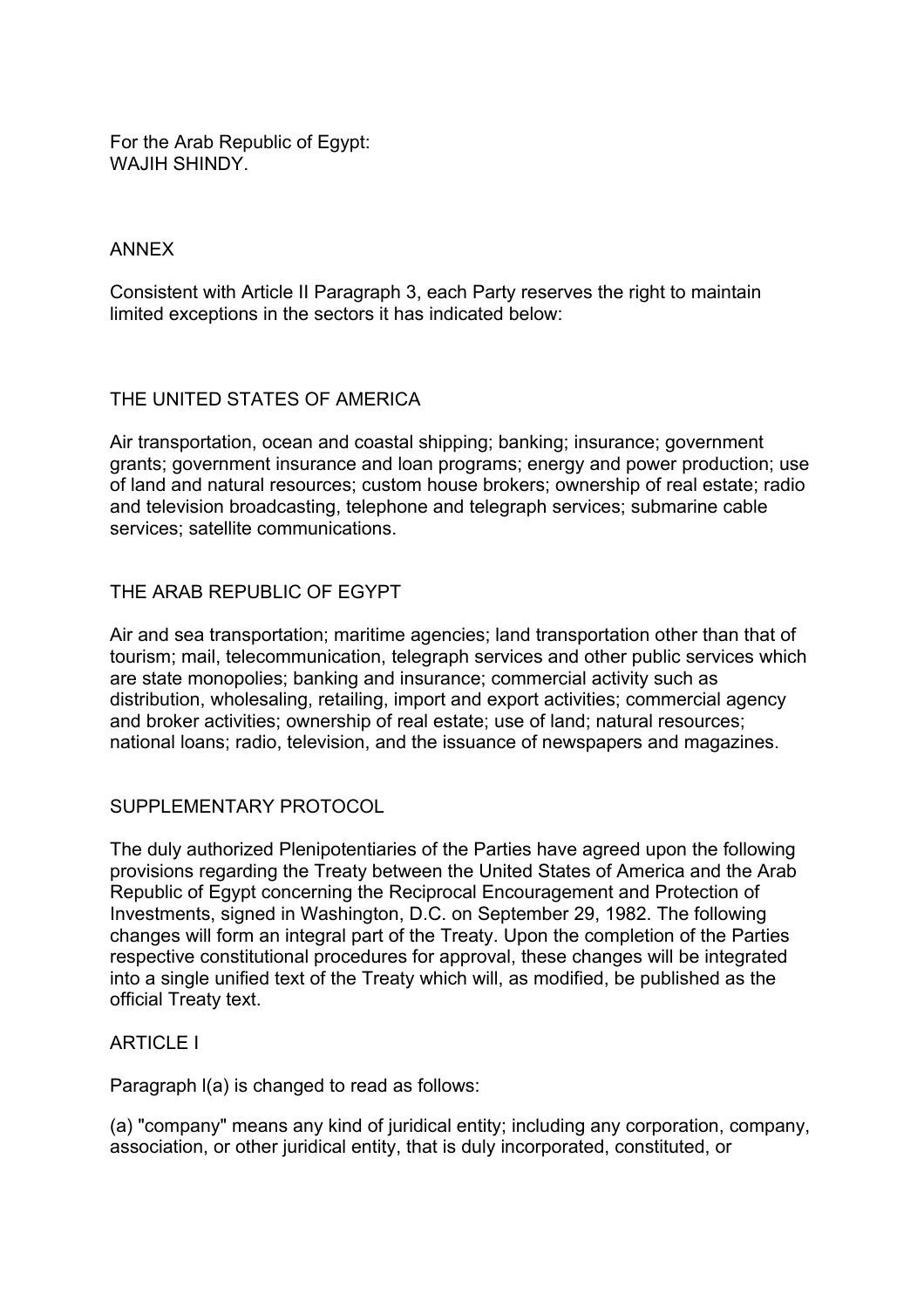otherwise duly organized, regardless of whether or not the entity is duly organized for pecuniary Privately or publicly owned or organized with limited or unlimited liability.

Paragraph l(b) is changed to read as follows:

(b) "company of a Party" means a company duly incorporated, constituted, or otherwise duly organized under the applicable laws and regulations of a Party or its subdivisions in which

(i) natural persons who are nationals of such Party, or

(ii) such Party or its subdivisions or their agencies or instrumentalities have a substantial interest. The Juridical status of a company of a Party shall be recognized by the other Party and its subdivisions.

Paragraph l(c) is changed to read as follows:

(c) investment means every kind of asset, owned or controlled, and includes but is not limited to:

(i) tangible and intangible property, including rights, such as mortgages, liens and pledges;

(ii) a company or shares of stock in a company or interests in the assets thereof,

(iii) a claim to money or a claim to performance having economic value due under an investment agreement;

(iv) valid intellectual and industrial property rights, including, but not limited to, rights with respect to copyrights, patents, trademarks, trade names, industrial designs, trade secrets, know-how, and goodwill;

(v) licenses and permits issued pursuant to law, including those issued for manufacture and sale of products;

(vi) any right conferred by law or contract including, but not limited to , rights, within the confines of law, to search for or utilize natural resources, and rights to manufacture, use and sell products;

(vii) returns which are reinvested.

Paragraph l(d) is changed to read as follows:

(d) "own or control" includes ownership or control exercised through subsidiaries or affiliates.

**ARTICLE II** 

Paragraph 2 is changed to read as follows: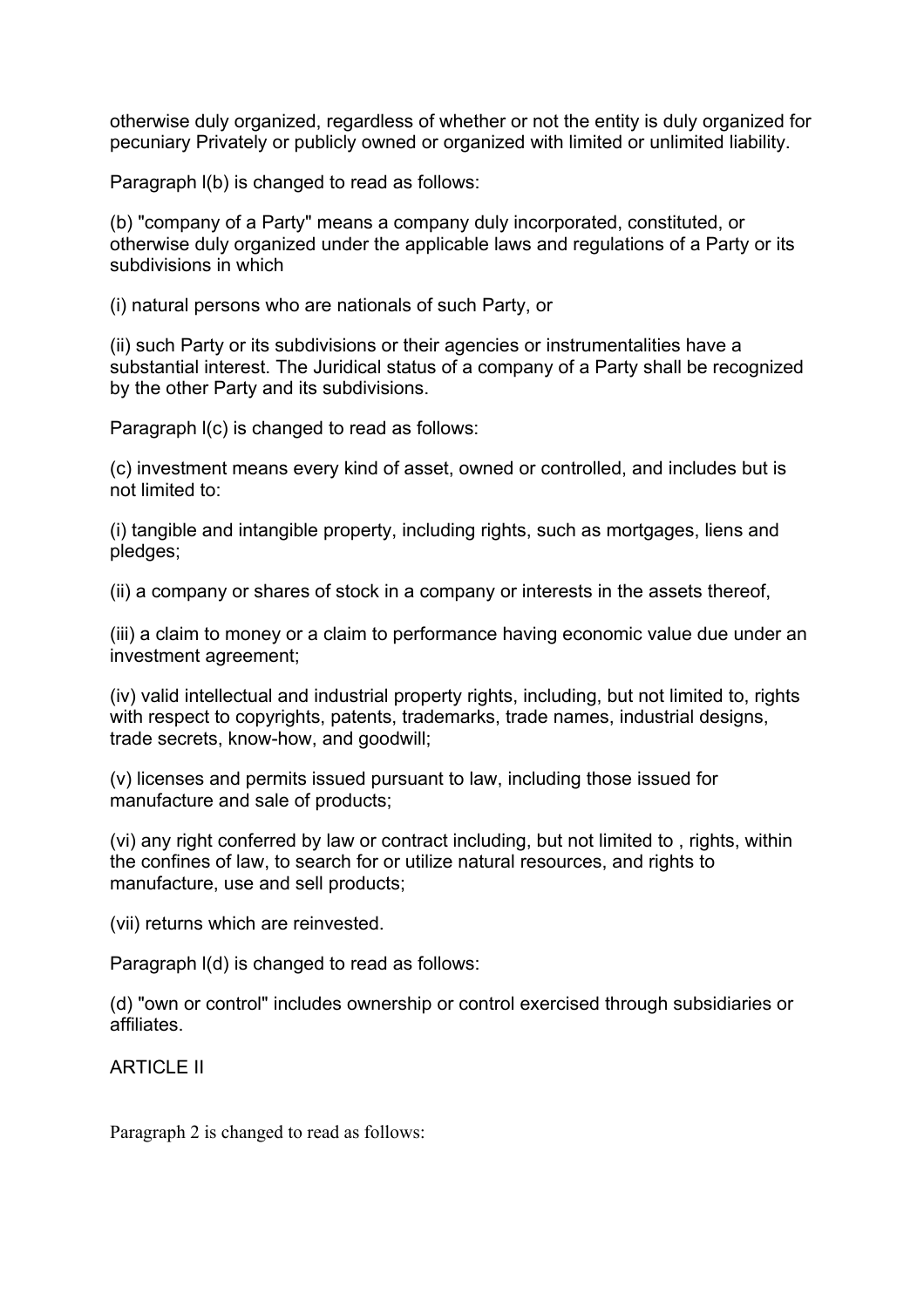2. (a) Each Party shall accord investments in its territory, and associated activities in connection with these investments, of nationals or companies of the other Party treatment no less favorable than that which it accords in like situations to investments and associated activities of its own nationals or companies, or nationals or companies of any third country, whichever is the most favorable. Associated activities in connection with an investment include, but are not limited to:

(i) the establishment, control and maintenance of branches, agencies, offices, factories or other facilities for the conduct of business;

(ii) the organization of companies under applicable laws and regulations; the acquisition of companies or interests in companies or in their property; and the management, control, maintenance, use, enjoyment and expansion, and the sale, liquidation, dissolution or other disposition, of companies organized or acquired;

(iii) the making, performance and enforcement of contracts related to investment;

(iv) the acquisition (whether by purchase, lease or any other legal means), ownerships and disposition (whether by sale, testament or any other legal means) of personal property of all kinds, both tangible and intangible.

(v) the leasing of real property appropriate for the conduct of business;

(vi) the acquisition, maintenance and protection of copyrights, patents, trademarks, trade secrets, trade names, licenses and other approvals of products and manufacturing processes, and other industrial property rights; and,

(vii) the borrowing of funds at market terms and conditions from local financial institutions, as well as the purchase and issuance of equity shares in the local financial markets, and, in accordance with national regulations and practices, the purchase of foreign exchange for the operation of the enterprise.

(b) This Treaty shall also apply to investments by nationals or companies of either Party, made prior to the entering into force of this Treaty and accepted in accordance with the respective prevailing legislation of either Party.

Paragraph 3 is renumbered as paragraphs 3(a) and 3(b) and changed to read as follows:

3. (a) Notwithstanding the preceding provisions of this Article, each Party reserves the right to maintain limited exceptions to the standard of national treatment otherwise required concerning investments or associated activities if exceptions fall within one of the sectors listed in the Annex to this Treaty. Both Parties hereby agree to maintain the number of such exceptions to a minimum. In addition, each Party shall notify the other Party of any specific measures which constitute exceptions to the standard of national treatment provided herein. In no event, however, shall the treatment to be accorded pursuant to any exception-be less favorable than that accorded in like situations to investments and associated activities of nationals or companies of any third country. Moreover, no exception, within the sectors contained in the Annex, introduced after the date of entry into force of this Treaty shall apply to investments of nationals or companies of the other Party existing in that sector at the time the exception becomes effective.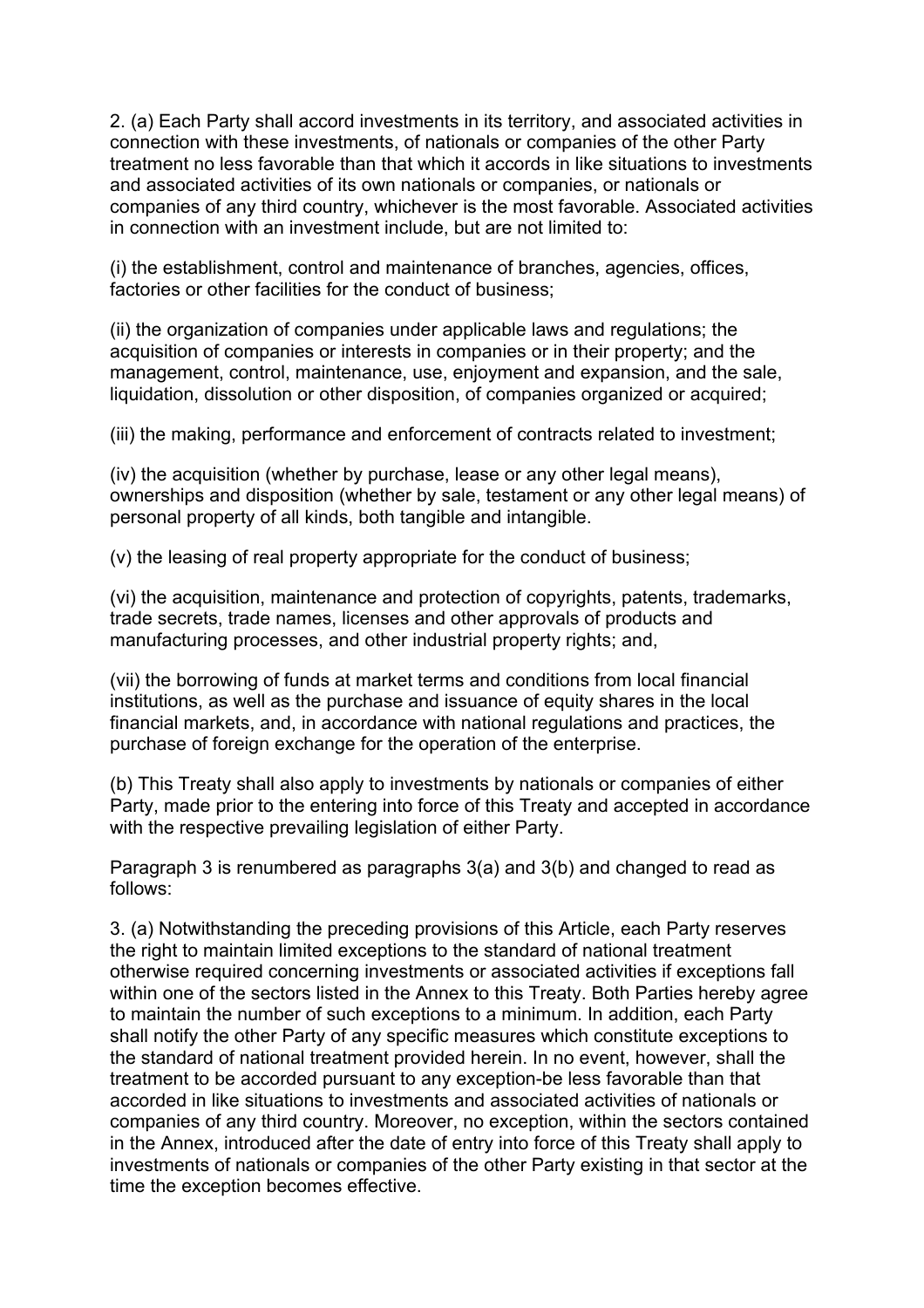(b) Each Party retains the discretion to approve investments according to national plans and priorities on a nondiscriminatory basis consistent with paragraphs (1) and (3)(a) of this Article.

Paragraph 5(a) is changed to read as follows:

5. (a) Subject to the laws relating to the entry and sojourn of aliens, nationals of either Party shall be permitted to enter and reside in the territory of the other Party for the purpose of establishing, developing, directing, administering or advising on the operations of an investment to which they or the companies that employ them have committed or are in the process of committing a substantial amount of capital or other resources. Paragraph 6 is deleted and paragraphs 7, 8, and 9 are renumbered as paragraphs 6, 7, and 8, respectively.

Paragraph 8 (formerly paragraph 9) is changed to read as follows:

8. Each Party and its subdivisions shall make public all laws, regulations, administrative practices and procedures, and adjudicatory decisions that pertain to affect investments in its territory of the other Party.

ARTICLE III

Paragraph 1 is changed to read as follows:

1. No investment or any part of an investment of a national or company of either Party shall be expropriated or nationalized by the other Party or by a subdivision thereof-or subjected to any other measure, direct or indirect, if the effect of such other measure, or a series of such other measures, would be tantamount to expropriation or nationalization (all expropriations, all nationalizations and all such other measures hereinafter referred to as "expropriation")-unless the expropriation

- (a) is done for a public purpose;
- (b) is accomplished under due process of law;
- (c) is not discriminatory;
- (d) is accompanied by prompt and adequate compensation, freely realizable; and

(e) does not violate any specific contractual engagement.

Compensation shall be equivalent to the fair market value of the expropriated investment on the date of expropriation. The calculation of such compensation shall not reflect any reduction in such fair market value due to either prior public notice or announcement of the expropriatory action, or the occurrence of the events that constituted or resulted in the expropriatory action. Such compensation shall include payments for delay as may be considered appropriate under international law, and shall be freely transferable at the prevailing rate of exchange for current transactions on the date of the expropriatory action.

Paragraph 2 is changed to read as follows: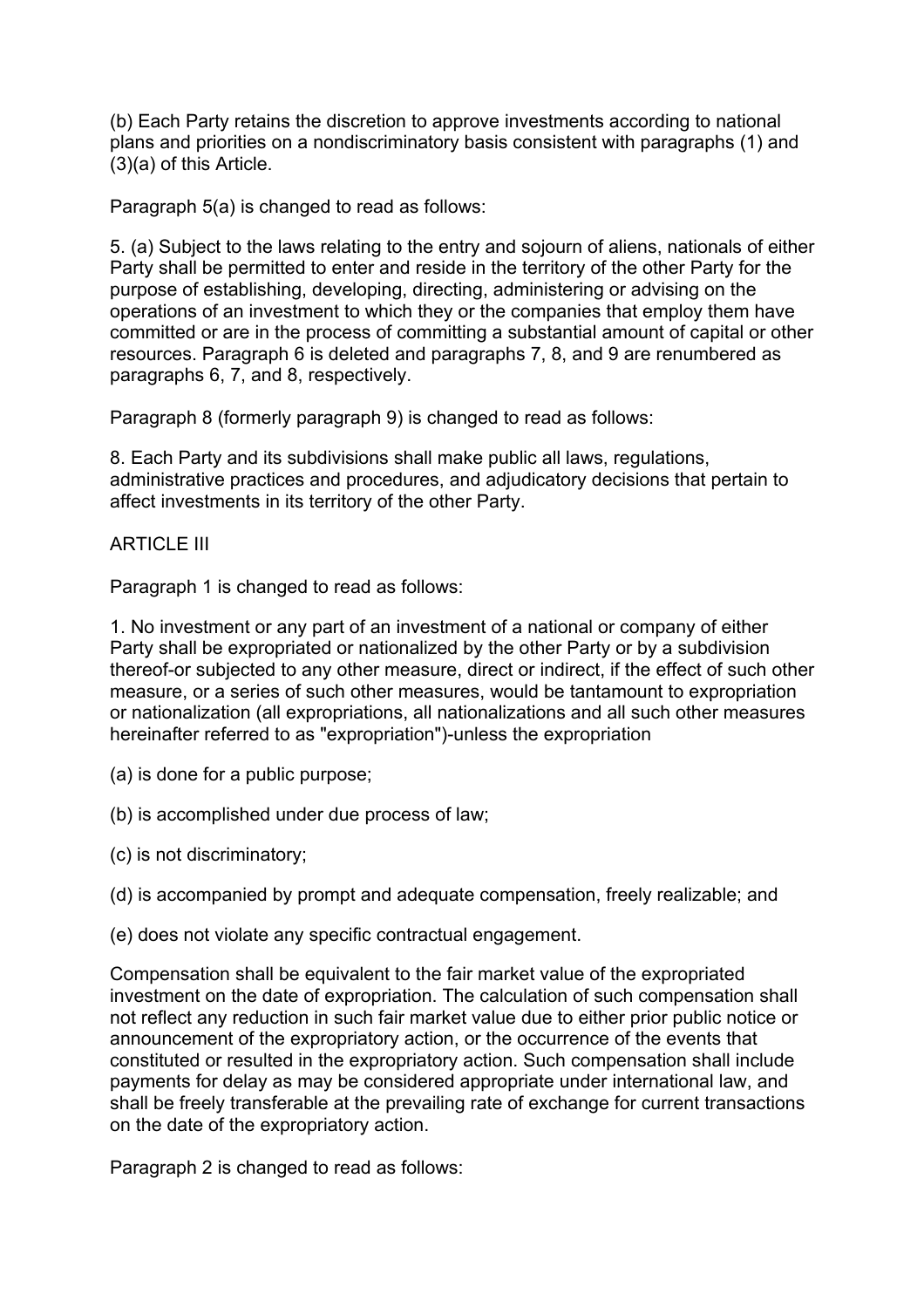2. If either Party or a subdivision thereof expropriates the investment duly incorporated, constituted or otherwise duly organized in its territory, and if nationals or companies of the other Party, directly or indirectly, own, hold or have other rights with respect to the equity of such company, then the Party within whose territory the expropriation occurs shall ensure that such nationals or companies of the other Party receive compensation in accordance with the provisions of the preceding paragraph.

Paragraph 3 is changed to read as follows:

3. Except as otherwise provided in an agreement between the Parties, or between a Party and a national or company of the other Party, a national or company of either Party that asserts that all or part of its investment in the territory of the other Party has been expropriated shall have a right to prompt review by the appropriate judicial or administrative authorities of such other party to determine whether any such expropriation has occurred and, if so, whether any such expropriation, and any compensation thereof, conforms to the principles of international law.

# ARTICLE VI

Paragraph 1 is changed to read as follows:

1. The Parties shall, upon the written request of either of them, promptly hold consultations to discuss the interpretation or application of this Treaty or to resolve any disputes in connection therewith.

## ARTICLE VII

Paragraph 4 is changed to read as follows:

4. In any proceeding, judicial, arbitral or otherwise, concerning a legal investment dispute between it and a national or company of the other Party, a Party shall not assert, as a defense, counterclaim, right of set-off or otherwise, that the national or company concerned has received or will receive, pursuant to an insurance contract, indemnification or other compensation for all or part of its alleged damages from any third party whatsoever, whether public or private, including such other Party and its subdivisions, agencies and instrumentalities. Notwithstanding the foregoing, a national or company of the other Party shall not be entitled to compensation for more than the value of its affected assets, taking into account all sources of compensation within the territory of the Party liable for the compensation.

### **ARTICLE VIII**

Paragraph 3(g) is changed to read as follows:

(9) Each Party shall bear the costs of its own arbitrator and counsel in the arbitral proceeding. Expenses, incurred by the Chairman and other costs of the proceedings shall be paid for equally by the Parties. The Tribunal may, however, at its discretion, direct that a higher proportion of the costs be paid by one of the Parties. Such a decision shall be binding.

ARTICLE X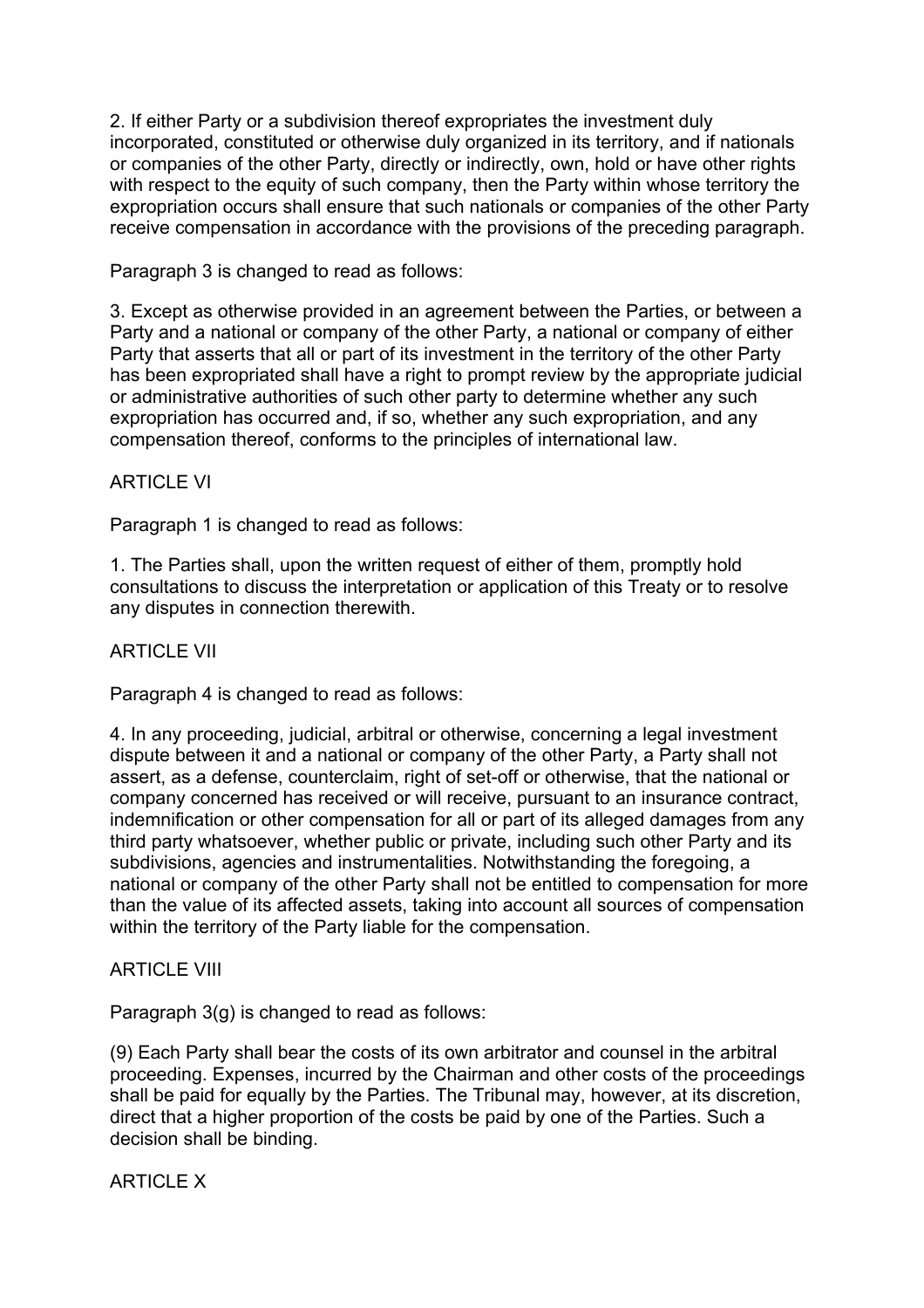Paragraph 1 is changed to read as follows:

1. This Treaty shall not preclude the application by either Party or any subdivision thereof of any and all measures necessary for the maintenance of public order and morals, the fulfillment of its existing international obligations, the protection of its own security interests, or such measures deemed appropriate by the Parties to fulfill future international obligations.

# ARTICLE XI

The paragraph is changed to read as follows:

With respect to its tax policies, each Party should strive to accord fairness and equity in the treatment of investments of nationals or companies of the Party. Nevertheless, all matters relating to the taxation of nationals or companies of a Party, or their investments in the territories of the other Party or a subdivision thereof shall be excluded from this Treaty, except with regard to measures covered by Article III and the specific provisions of Article V.

#### **PROTOCOL**

The Protocol is changed to read as follows:

On signing the Treaty concerning the Reciprocal Encouragement and Protection of Investments, the Arab Republic of Egypt and the United States of America, have, in addition, agreed on the following provisions which should be regarded as an integral part of this Treaty:

1. Each Party reserves the right to deny the benefits of this Treaty to any company of either Party, or its affiliates or subsidiaries, if nationals of any third country control such company, affiliate or subsidiary; provided that, whenever one Party concludes that the benefits of this Treaty should not be extended for this reason, it shall promptly consult with the other Party to seek a mutually satisfactory resolution of this matter.

2. "Control" means to have a substantial share of ownership rights and the ability to exercise decisive influence. Differences as to the existence of control shall be resolved according to the provisions of Article VIII.

3. (a) The treatment accorded by the United States to nationals or companies of Egypt under the provisions of Article II(l) and (2) shall in any State of the United States or other territory, possession, or political or administrative subdivision of the United States be the treatment accorded therein to residents of or companies incorporated, constituted or otherwise duly organized in other States of the United States or territories, possessions, or political or administrative subdivisions of the United States.

(b) The treatment accorded by Egypt to nationals and companies of the United States with respect to the establishment and acquisition of investments in limited sensitive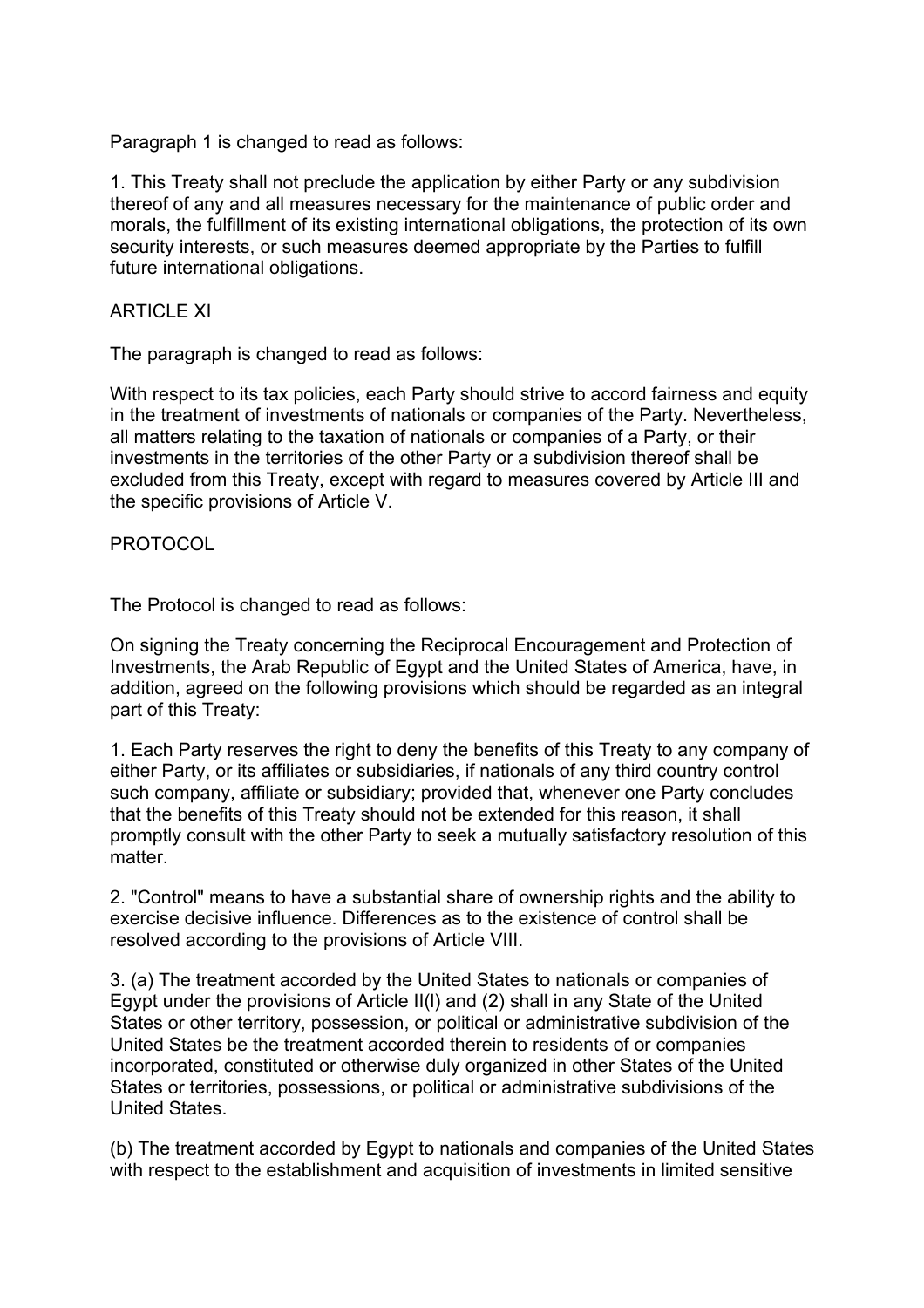geographic areas designated for exclusive Egyptian investment shall be no less favorable then the treatment it accords to investments of nationals and companies of any third country. Egypt reserves the right to modify the areas covered, provided that such areas will be kept to a minimum and will not substantially impair the investment opportunities of United States nationals and companies.

4. The provisions of Article II, paragraph 3, relating to most favored nation treatment, shall not apply to advantages accorded by either Party to nationals or companies of a third country by virtue of a specific security or regional arrangement, including regional customs unions or free trade areas. Further, these provisions do not apply to the ownership of real estate. The provisions of Article II paragraph 1, relating to most favored nation treatment, shall not be construed to oblige one Party to extend to nationals or companies of the other the benefit of any treatment, preference or privilege which may be extended by the former Party by virtue of a customs union or in the field of housing. Moreover, with regard to rights to engage in mining on the public domain, each Party retains the right to accord to nationals or companies of the other Party treatment which is like or similar to that accorded by the other Party to nationals or companies of the first Party.

5. It is understood that this Treaty does not derogate from the rights of either Party regarding the establishment of qualifications as for the practice of professions, including law and accountancy. These qualifications may confine the practice of such professions to nationals or companies of. a Party, provided that they are applied on a nondiscriminatory basis; and provided, further, that such nationality requirements do not derogate from the right of nationals and companies of either Party, pursuant to Article II (5)(b) to engage professional and technical personnel of their choice to render professional and technical services necessary for the internal planning and operation of the investment.

6 This Treaty, and in particular, the provisions of Article II, paragraph 5(b) shall be subject to the provisions of Article X.

7. With respect to Article II (6), performance requirements are conditions imposed which would require an investor to export a minimum percentage of final product or to source some inputs locally.

8. With regard to Article III, paragraph l(d) the term "prompt" does not necessarily mean instantaneous. The intent is that the Party diligently and expeditiously carry out any necessary formalities.

9. With regard to Article III, paragraph 1, the phrase "events that constituted or resulted in the expropriatory action" refers to conduct attributable to the expropriatory Party and not to conduct of the national or company. The inclusion of paragraph (e) in Article III, paragraph 1, is without prejudice to the measure of compensation due in the event of expropriation.

10. The Parties recognize that restrictions on transfers abroad of sales or liquidation proceeds of an investment will adversely affect future capital inflows, contrary to the spirit of this Treaty and the interests of the Party imposing those restrictions. Nevertheless, the Parties recognize that it is possible that the Arab Republic of Egypt may find its foreign exchange reserves at a very low level. In these circumstances,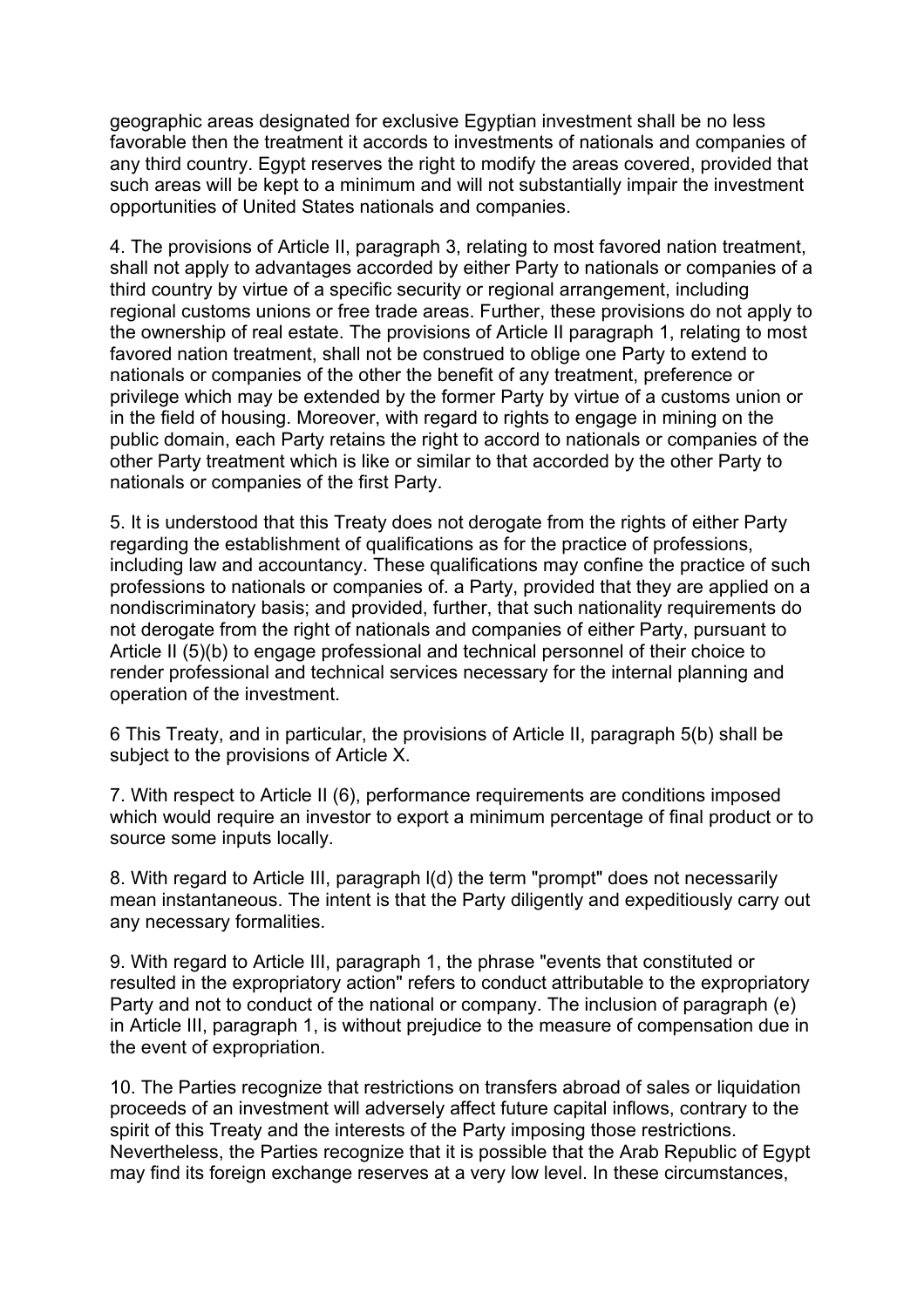the Arab Republic of Egypt may temporarily delay transfers required under Article V, Paragraph l(f), but only: (i) in a manner not less favorable than that accorded to comparable transfers to investors of third countries; (ii) to the extent and for the time period n to restore its reserves to a minimally acceptable level, but in no case for period of time longer than that permitted by the provisions of Law 43 in force on the date of signature of this Treaty; and (iii) after providing the investor an opportunity to invest the sales or liquidation proceeds in a manner which will preserve their real value free of exchange risk until transfer occurs.

11. Concerning Article VII (3)(a)(ii), it is understood that the Parties to the dispute may Previously agree to submission of the dispute to the jurisdiction of domestic courts and tribunals. The Parties will maintain a nondiscriminatory policy regarding the inclusion and implementation of such provisions in any investment contract.

12. With regard to the Annex, the exceptions noted by the Arab Republic of Egypt under "commercial activity" do not include integrated operations which combine production and sales activities for their products.

13. Recognizing that international financial markets and institutions further stimulate the process of economic development through the international transmission of investment and associated technology, each Party undertakes to maintain a favorable environment for investment by nationals or companies of the other Party in the insurance and banking sectors. Therefore, each Party accords to investments by nationals or companies of the other Party in investment banks, merchant-banks and reinsurance companies whose activities are confined to transactions in foreign currencies treatment no less favorable than that accorded under existing laws and regulations to investments by its own nationals and companies or to investments by nationals or companies of any third country, whichever is the more favorable. Both Parties agree to hold future discussions concerning the expansion of investment possibilities in these sectors by nationals or companies of either Party in the territory of the other Party.

DONE in duplicate at Cairo this llth day of March 1986 in the English and Arabic languages, both texts being equally authentic.

For the Government of the United States of America: NICHOLAS A. VELIOTES *Ambassador.*

For the Government of the Arab Republic of Egypt: Sultan ABOU ALI, *Minister of Economy and Trade.* 

ARAB REPUBLIC OF EGYPT, MINISTER OF PLANNING AND INTERNATIONAL COOPERATION,

*March 11, 1985.* 

Hon. WILLIAM E. BROCK,